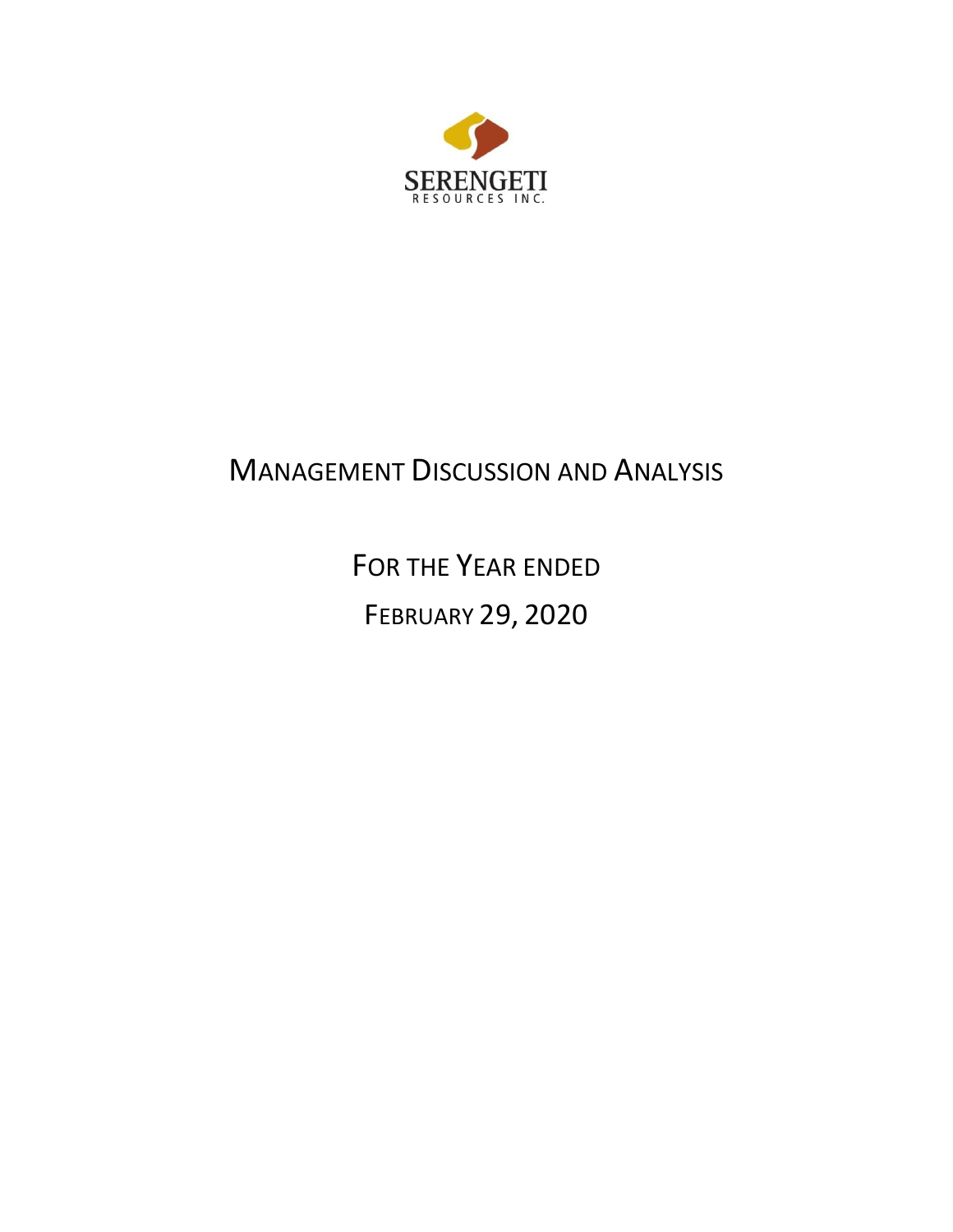## **INTRODUCTORY COMMENT**

Serengeti Resources Inc. is a junior mineral exploration company listed on the TSX Venture Exchange under the trading symbol "SIR". The Company's exploration strategy emphasizes copper-gold projects in the Quesnel Trough of British Columbia, including the advancement of Kwanika – its principal copper-gold resource-stage project located in British Columbia, which is held indirectly through Kwanika Copper Corporation ("KCC"), the joint venture company held 66% by Serengeti and 34% POSCO International Corporation ("PIC"). This Management Discussion and Analysis ("MD&A") is dated June 29, 2020 and discloses specified information up to that date. Serengeti is classified as a "venture issuer" for the purposes of National Instrument 51-102. This MD&A should be read in conjunction with the Company's consolidated financial statements for the year ended February 29, 2020, which are prepared in accordance with International Financial Reporting Standards as issued by the IASB.

Throughout this report we refer from time to time to "Serengeti", "the Company", "we", "us", "our" or "its". All these terms are used in respect of Serengeti Resources Inc. which is the reporting issuer in this document. *We recommend that readers consult the "Cautionary Statements" on the last page of this report.*

During the year ended February 29, 2020, Serengeti had two principal areas of focus: advancement of its flagship Kwanika and maintenance of its extensive portfolio of properties in the Quesnel Trough of British Columbia.

# **HIGHLIGHTS**

# **FINANCIAL CONDITION**

At February 29, 2020, the Company had a working capital of \$1,709,179 compared to \$1,325,668 at February 28, 2019. At February 29, 2020, the Company had \$1,802,817 cash and cash equivalents compared to \$373,357 at February 28, 2019

On May 17, 2019, the Company completed a non-brokered private placement financing, issuing 4,850,000 flowthrough common shares at a price of \$0.30 per share for gross proceeds of \$1,455,000.

On September 16, 2019, the Company issued secured convertible debentures for gross proceeds of \$700,000. The debentures bear interest at 12% and were convertible into common shares of the Company at a price of \$0.32 per share. The debentures were secured by the METC proceeds. If not converted to shares, the debentures were repayable by the earlier of March 16, 2021, and 10 days after receipt of the METC proceeds. As noted below the loan debentures has been fully repaid to lenders.

On December 17, 2019, the Company completed the first tranche of a non-brokered private placement financing, issuing 5,968,000 flow-through common shares at a price of \$0.24 per share for gross proceeds of \$1,432,320. Finders' fee of \$91,022 in cash and 379,260 finders' warrants were paid in relation to the first tranche of the flowthrough financing.

On December 19, 2019, the Company completed the second tranche of a non-brokered private placement financing, issuing 884,000 flow-through common shares at a price of \$0.24 per share for gross proceeds of \$212,160. Finders' fee of \$14,851 in cash and 52,850 finders' warrants were paid in relation to the first tranche of the flow-through financing.

Pursuant to the joint venture agreement with KCC, the Company is entitled to the proceeds from the Mineral Exploration Tax Credit ("METC") to be paid to KCC. The estimated proceeds of \$1,082,286 were included in other income in the statement of income (loss) and comprehensive income (loss) for the year ended February 28, 2019. On January 10, 2020, the Company received the METC proceeds of \$1,082,286 and on January 10, 2020, the Company repaid the debentures plus interest for a total of \$742,000. During the year ended February 29, 2020, accelerated accretion and interest of \$94,837 were included in interest expense in the consolidated statement of income (loss) and comprehensive income (loss).

On January 16, 2020, the Company closed a non-brokered private placement financing, issuing 3,863,572 units at a price of \$0.18 per unit for gross proceeds of \$695,443. Each unit consisted of one common share and one half of one share purchase warrant. Finders' fee of \$6,004 in cash and 33,360 share purchase warrants were paid in relation to the financing.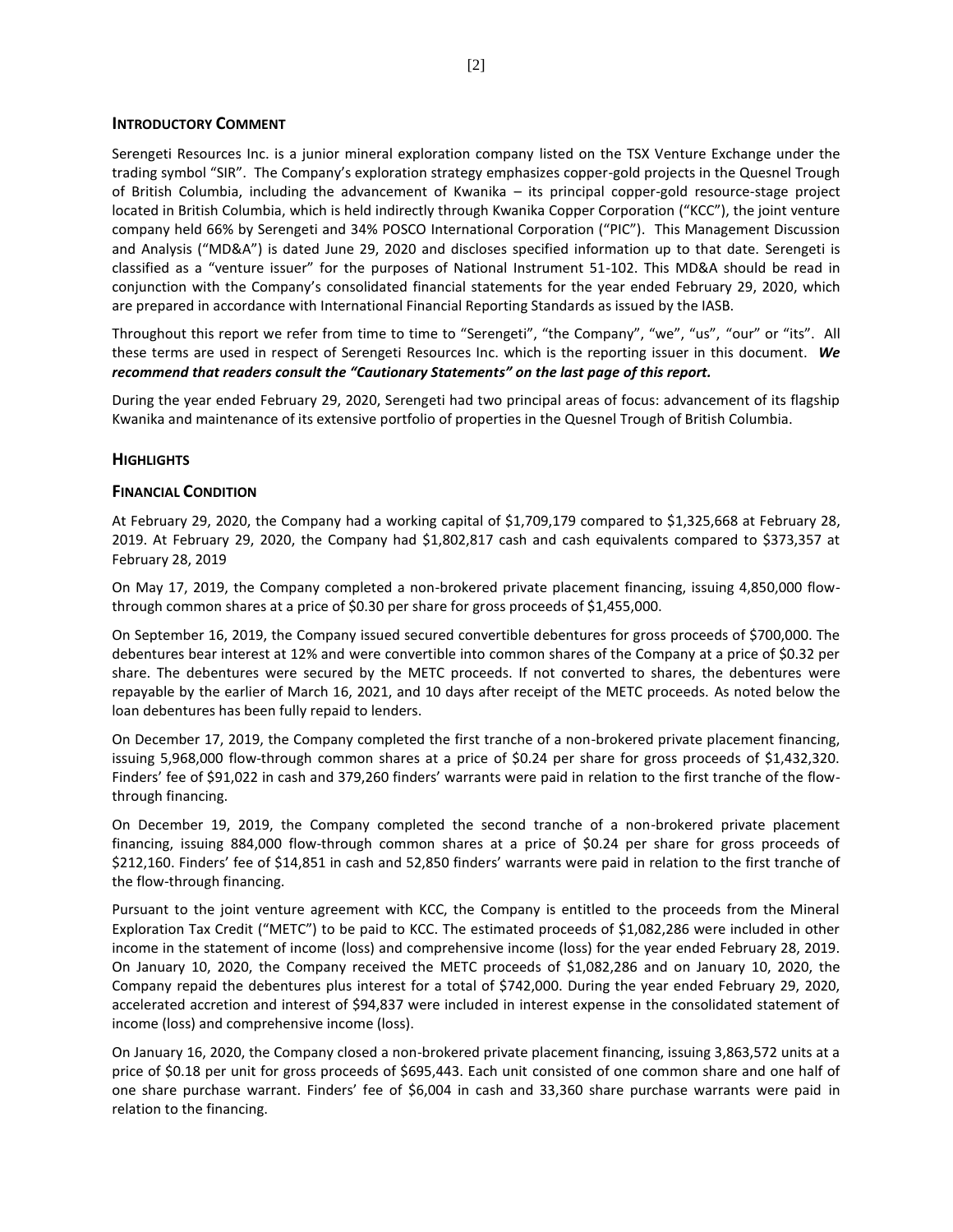# **FINANCIAL PERFORMANCE**

# **SELECTED ANNUAL INFORMATION**

| Financial year ended:                    | February 29, 2020 | February 28, 2019 | February 28, 2018 |  |
|------------------------------------------|-------------------|-------------------|-------------------|--|
|                                          |                   |                   |                   |  |
| Total revenues                           | Nil               | Nil               | Nil               |  |
| Net Income (loss) $1$                    |                   |                   |                   |  |
| In Total                                 | (3,505,444)       | 171,749           | (3, 185, 601)     |  |
| Per share <sup>2</sup>                   | (0.04)            | 0.00              | (0.04)            |  |
| Comprehensive Income (loss) <sup>1</sup> |                   |                   |                   |  |
| In Total                                 | (3,505,444)       | 171,749           | (3, 185, 601)     |  |
| Per share <sup>2</sup>                   | (0.04)            | 0.00              | (0.04)            |  |
| Total assets                             | 19,369,718        | 18,806,757        | 18,286,950        |  |
| Total long term financial liabilities    | 358,080           | Nil               | Nil               |  |

No dividends were declared or paid nor are any contemplated

Note 1 - The net income and the comprehensive income for the financial year ended February 28, 2020 includes \$2,460,626 (2019 - \$159,835; 2018 - \$2,435,789; 2017-\$83,491) in exploration costs written down.

Note 2 - Fully diluted per share amounts are not shown as the effect is anti-dilutive.

# **SUMMARY OF FINANCIAL RESULTS FOR EIGHT MOST RECENTLY COMPLETED QUARTERS**

|                                                      |     | Net income (loss) | Income (loss) from<br>continuing<br>operations - | <b>Net</b><br>comprehensive | income (loss) - Net income (loss) - |
|------------------------------------------------------|-----|-------------------|--------------------------------------------------|-----------------------------|-------------------------------------|
| Revenues <sup>1</sup><br><b>Fiscal quarter ended</b> |     | - total           | per share <sup>1,2</sup>                         | total                       | per share <sup>2</sup>              |
|                                                      |     |                   |                                                  |                             | \$,                                 |
| February 29, 2020                                    | Nil | (2,564,241)       | (0.02)                                           | (2,564,241)                 | (0.02)                              |
| November 30, 2019                                    | Nil | (290.911)         | (0.00)                                           | (290.911)                   | (0.00)                              |
| August 31, 2019                                      | Nil | (197, 824)        | (0.00)                                           | (197, 824)                  | (0.00)                              |
| May 31, 2019                                         | Nil | (452, 468)        | (0.00)                                           | (452, 468)                  | (0.00)                              |
| February 28, 2019                                    | Nil | 890.168           | 0.01                                             | 890.168                     | 0.01                                |
| November 30, 2018                                    | Nil | (180, 368)        | (0.00)                                           | (180, 368)                  | (0.00)                              |
| August 31, 2018                                      | Nil | (136, 961)        | (0.00)                                           | (136, 961)                  | (0.00)                              |
| May 31, 2018                                         | Nil | (401,090)         | (0.00)                                           | (401,090)                   | (0.00)                              |

Note 1: Revenues exclude interest income. Fully diluted per share amounts are not scheduled as they would be anti-dilutive.

Note 2: Income/(loss) per share is rounded to the nearest whole cent.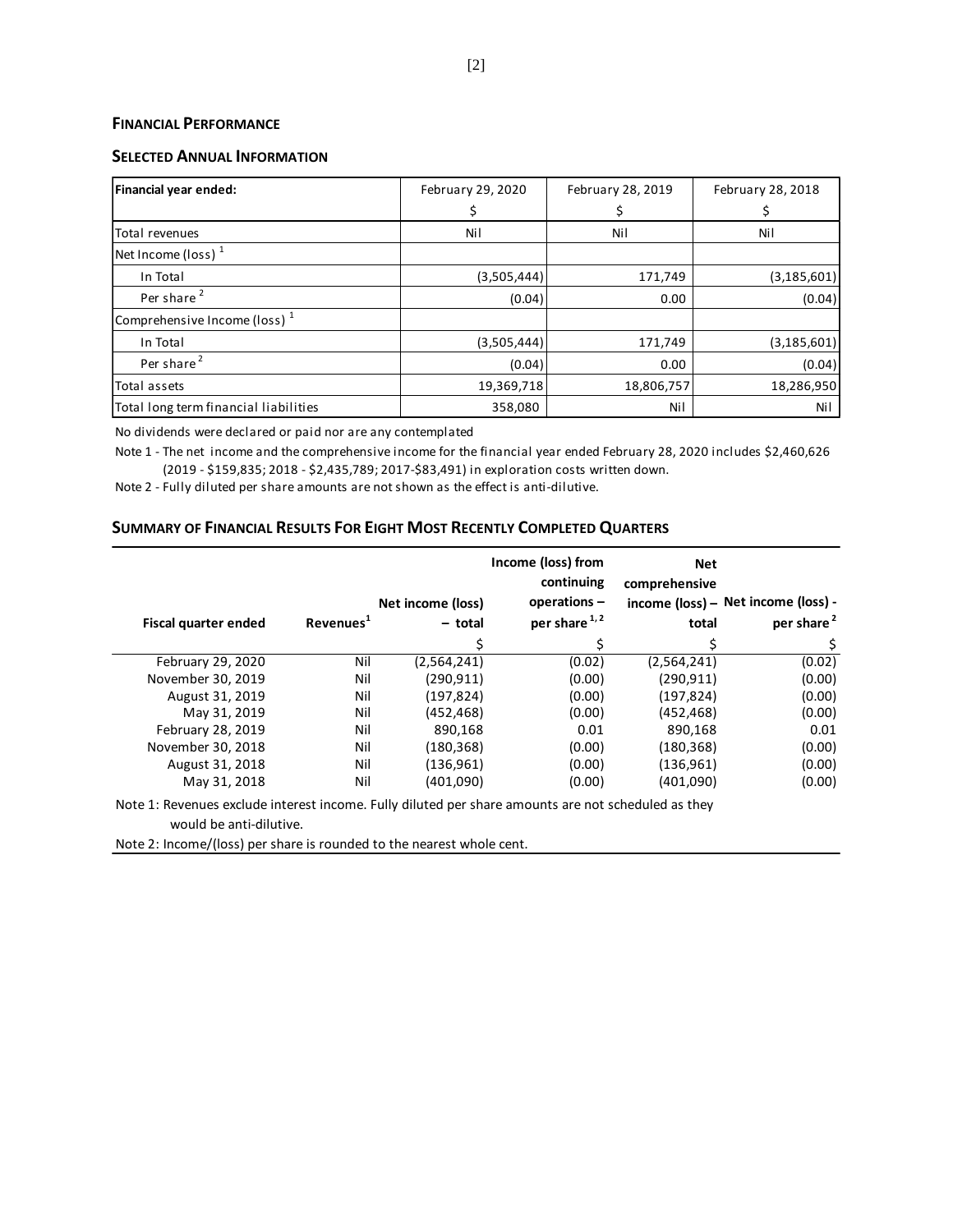|                                               |                | Three month period ended | Year ended        | Year ended      |
|-----------------------------------------------|----------------|--------------------------|-------------------|-----------------|
|                                               |                | February 29,             | February 29,      | February 28,    |
|                                               | 2020           | 2019                     | 2020              | 2019            |
| <b>Expenses</b>                               |                |                          |                   |                 |
| Consulting                                    | \$<br>23,505   | Ŝ.<br>19,878             | \$<br>142,546     | 108,444<br>- \$ |
| Conventions and tradeshows                    | 20,857         | 6,794                    | 37,148            | 52,789          |
| Corporate development                         | 13,708         | 16,725                   | 50,122            | 52,359          |
| Depreciation                                  | 7,379          | 164                      | 25,546            | 655             |
| Director fees                                 | 24,055         | 14,250                   | 79,381            | 51,000          |
| Investor relations                            | (330)          | 6,189                    | 12,753            | 29,742          |
| Management fees                               | 50,246         | 47,602                   | 190,218           | 189,028         |
| Office and miscellaneous                      | 10,524         | 19,774                   | 57,279            | 84,785          |
| Professional fees                             | 5,946          | 6,883                    | 58,853            | 39,089          |
| Project investigation costs                   | 39,506         | 13,805                   | 61,281            | 40,057          |
| <b>Salaries</b>                               | 19,960         | 8,966                    | 75,515            | 42,336          |
| Share-based payments                          | 248,443        |                          | 613,403           | 231,104         |
| Transfer agent and filing fees                | 4,911          | 5,609                    | 29,217            | 28,953          |
|                                               | (468, 710)     | (166, 639)               | (1,433,262)       | (950, 341)      |
| <b>Other Items</b>                            |                |                          |                   |                 |
| Impairment                                    | (2,460,626)    | (34, 582)                | (2,460,626)       | (159, 835)      |
| Expenses recovered                            |                |                          | 8,166             |                 |
| Interest income                               | 2,962          | 758                      | 11,171            | 7,130           |
| Share of joint venture loss                   | (10, 462)      | (15,600)                 | (12, 739)         | (17, 543)       |
| Other income                                  |                | 1,082,286                |                   | 1,092,286       |
| Interest expense                              | (72, 947)      |                          | (101, 294)        |                 |
| Gain on disposition                           | 2,989          |                          | 2,989             |                 |
| Management income                             |                | 23,945                   | 37,598            | 200,052         |
| Recovery of flow-through share premium        | 442,553        |                          | 442,553           |                 |
|                                               | (2,095,531)    | 1,056,807                | (2,072,182)       | 1,122,090       |
| Income (loss) and comprehensive income (loss) | \$ (2,564,241) | \$<br>890,168            | \$<br>(3,505,444) | \$<br>171,749   |

# **RESULTS OF OPERATIONS**

# **EXPENSES AND NET LOSS**

For the year ended February 29, 2020, the net loss was \$3,505,444 compared to the net income of \$171,749 for the year ended February 28, 2019, which is an increase in net loss of \$3,677,193. Major variances are as follows:

- An increase in consulting fees of \$34,102 related to the flow-through private placement financing.
- An increase in depreciation of \$24,891 due to the recognition of lease office as an asset in accordance with IFRS 16.
- An increase in directors fee of \$28,381 due to an increase in the number of directors and due to KCC directors' fees recognized in the current year.
- An increase in professional fees of \$19,764 mostly due to legal services related to the review of various agreements, future work programs and from issuance of convertible debt.
- An increase in project investigation costs of \$21,224 due to evaluation of new project business opportunities..
- An increase in salaries of \$33,179 due to an increase in the amount of time spent on administration due to increased activity in the Company.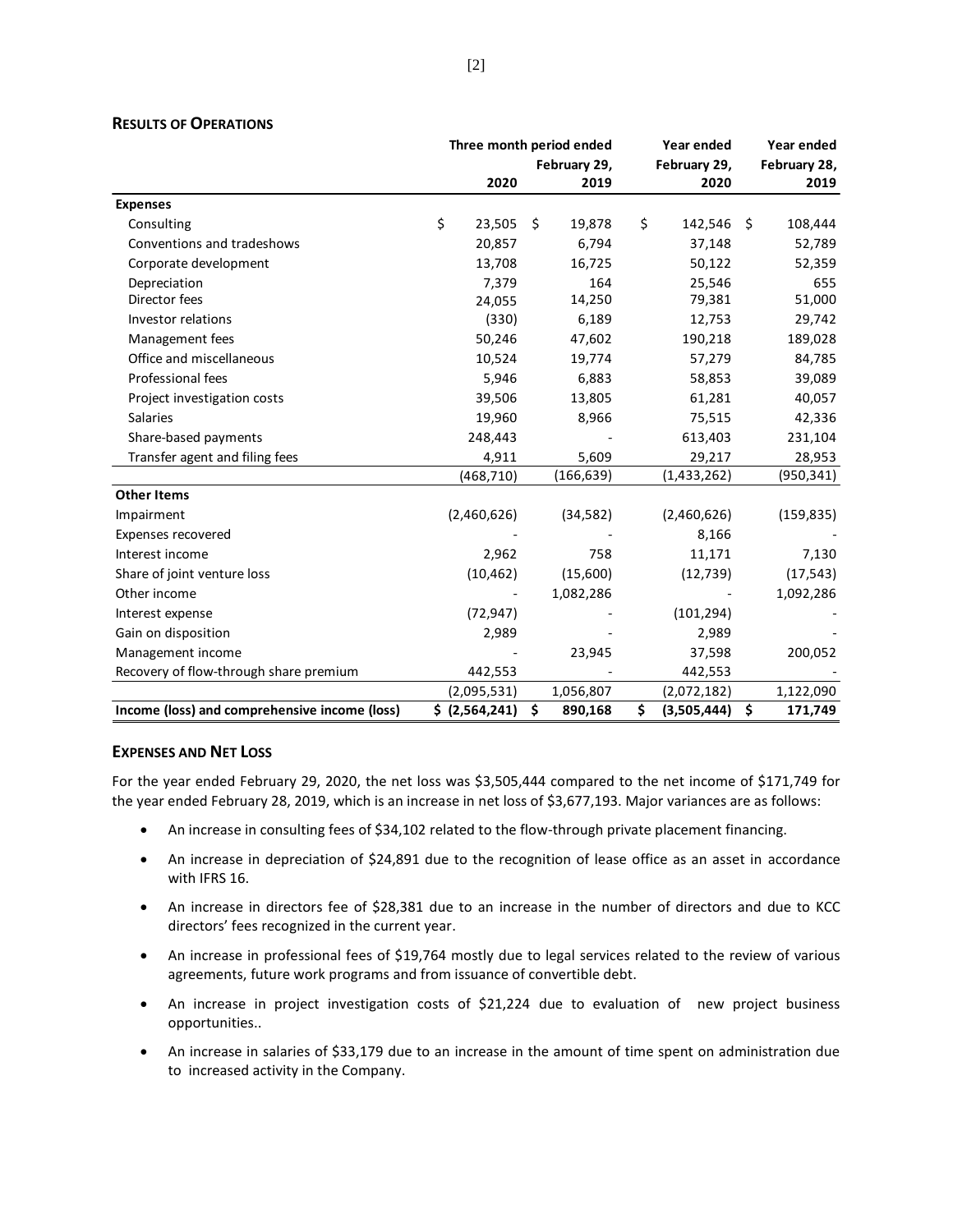- An increase in share-based compensation of \$382,299 related to the stock options granted during the year.
- An increase in interest expense of \$101,294 mainly related to the acceleration of accretion and interest recorded in connection with the repayment of convertible debentures.
- A decrease in management income of \$162,454 from the prior year from the management of Kwanika Copper project.
- An increase of impairment charge of \$2,300,791 related to Atty and Choo properties that were not renewed during the year.
- A decrease in other income of \$1,082,286 from the prior year related to the tax credit refund from KCC.
- An increase in recovery of flow-through share premium of \$442,553 related to the issuances of flowthrough shares during the year.

For the quarter ended February 29, 2020, the net loss was \$2,564,241 compared to the net income of \$890,168 for the quarter ended February 28, 2019, which is an increase in net loss of \$3,454,409. Major variances are as follows:

- An increase in conventions and tradeshows of \$14,063 due to attendance and workshop presentation at an investment conference during the current quarter.
- An increase in project investigation costs of \$25,701 due to potential new project business development.
- An increase in salaries of \$10,994 due to an increase in the amount of time spent on administration due to an increased activity in the Company.
- An increase in share-based compensation of \$248,443 related to the graded vesting of stock options granted in the current and previous quarters.
- An increase in interest expense of \$72,957 mainly related to the acceleration of accretion and interest recorded in connection with the repayment of convertible debentures.
- A decrease in management income of \$23,945 from the prior year quarter from the management of Kwanika Copper project.
- An increase of impairment charge of \$2,426,044 related to Atty and Choo properties that were not renewed during the current quarter.
- A decrease in other income of \$1,082,286 from the prior year quarter related to the tax credit refund from KCC.
- An increase in recovery of flow-through share premium of \$442,553 related to the issuances of flowthrough shares during the period.

# **CASH FLOWS**

The consolidated statement of cash flows shows that the net cash position of the Company increased by \$1,429,460 in the year ended February 29, 2020. The change is attributable to the net proceeds from the private placement financings of \$3,637,574 and share issuances of \$83,500 from warrants and option exercises less cash outflows of \$263,432 used for operations, cash outflows of \$1,438,718 used for exploration and evaluation assets and cash outflows of \$1,063,500 used for investment in the joint venture.

# **LIQUIDITY AND CAPITAL RESOURCES**

As at February 29, 2020, the Company had a working capital of \$1,709,179.

During the year ended February 29, 2020, the Company incurred a net loss of \$3,505,444 and has cumulative losses of \$34,528,978 since inception.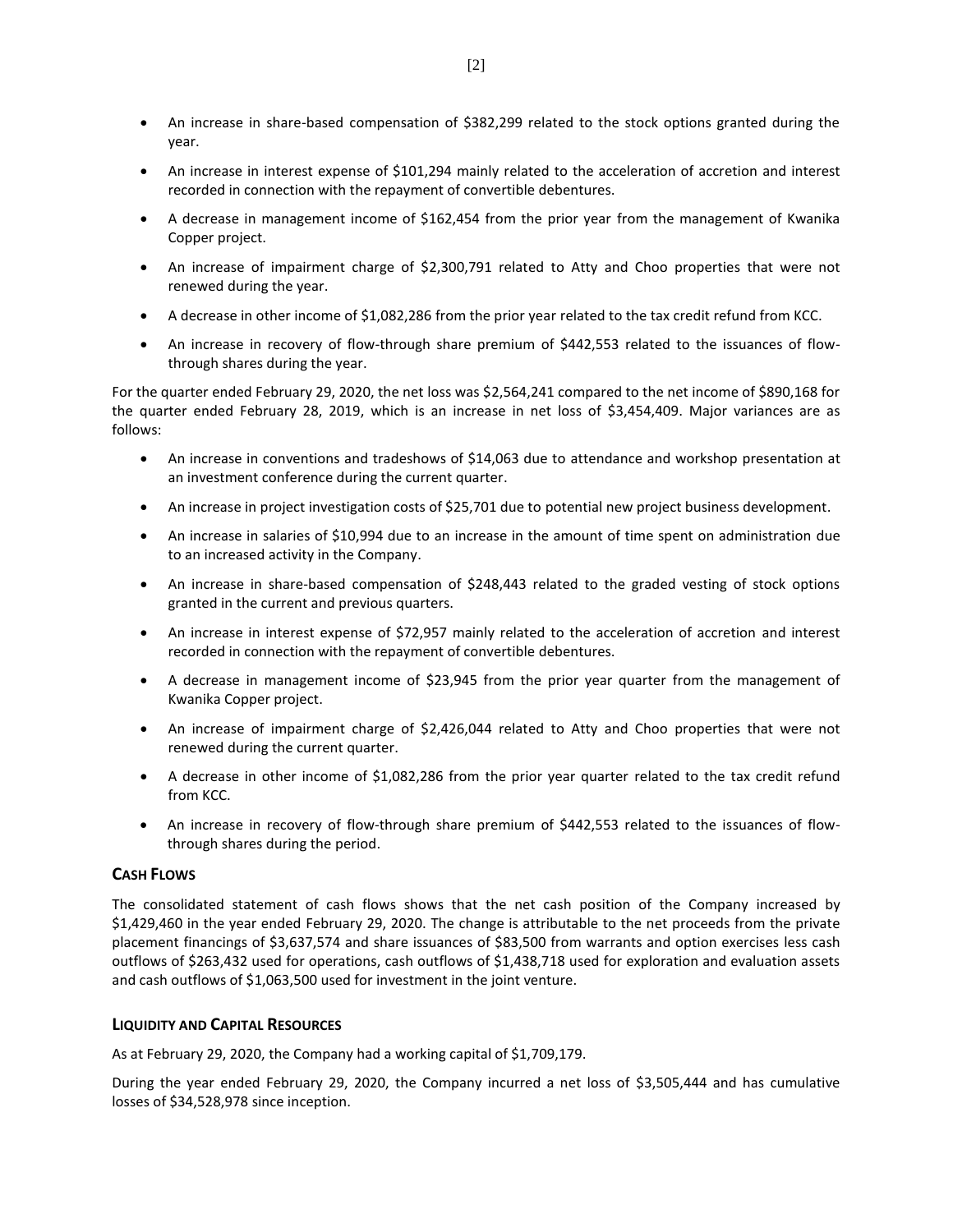On January 16, 2020, the Company closed a non-brokered hard-dollar private placement financing, issuing 3,863,572 units at a price of \$0.18 per unit for gross proceeds of \$695,443.

On December 19, 2019, the Company completed the second tranche of a non-brokered private placement financing, issuing 884,000 flow-through common shares at a price of \$0.24 per share for gross proceeds of \$212,160.

On December 17, 2019, the Company completed the first tranche of a non-brokered private placement financing, issuing 5,968,000 flow-through common shares at a price of \$0.24 per share for gross proceeds of \$1,432,320.

On September 16, 2019, the Company issued secured convertible debentures for gross proceeds of \$700,000. The debentures bear interest at 12% and are convertible into common shares of the Company at a price of \$0.32 per share. The debentures are secured by the METC proceeds. If not converted to shares, the debentures are repayable the earlier of March 16, 2021, and 10 days after receipt of the METC proceeds. On January 10, 2020, the Company received the METC proceeds of \$1,082,286 and on January 10, 2020, the Company repaid the debentures plus interest for a total of \$742,000.

On May 17, 2019, the Company completed a non-brokered private placement financing, issuing 4,850,000 flowthrough common shares at a price of \$0.30 per share for gross proceeds of \$1,455,000.

During the year ended February 29, 2020, 200,000 stock options were exercised for gross proceeds of \$12,000.

During the year ended February 29, 2020, 325,000 warrants were exercised for gross proceeds of \$71,500.

During the year ended February 28, 2019, 3,713,400 warrants were exercised for gross proceeds of \$427,750.

At the date of this report, management believes there is adequate working capital to conduct its operations for the balance of the current fiscal year. The Company is in a position to meet its current obligations as they become due.

# **MAJOR OPERATING MILESTONES**

## **Joint Venture – Kwanika Copper Company**

On November 24, 2017, Serengeti completed a transaction whereby Serengeti, POSCO DAEWOO Corporation, since renamed POSCO International Corporation ("PIC") and Kwanika Copper Company ("KCC") (formerly known as Daewoo Minerals Canada Company) signed a definitive joint venture agreement (the "JVA") for the exploration and development of the Kwanika property (the "Project"). Pursuant to the JVA, the respective interests of Serengeti and PIC in the Project were transferred to KCC, which serves as the vehicle for the joint venture.

Key terms of the JVA and KCC structure include the following:

- PIC contributed a total of \$8.2 million in cash and holds 8,200,000 common shares of KCC (representing 35% of the total issued shares of KCC).
- Serengeti contributed the Kwanika property, in exchange for 15,228,571 common shares of KCC (representing 65% of the total issued shares of KCC).
- Serengeti retains operatorship of the Project and received a \$700,000 operator's fee as the first disbursement from the Project funding.
- The Board of Directors of KCC consists of five individuals, three appointed by Serengeti and two appointed by PIC.

During the year ended February 29, 2020, an additional \$590,000 was contributed to KCC on a pro-rata basis by the two partners to further engineering studies. Serengeti has to date contributed an additional \$680,000 to KCC towards funding of the 2020 program.

The Board of Directors and shareholders of KCC have approved a budget for exploration and project optimization to be completed at the Project during 2020. Upon completion, Serengeti will own 67% of KCC as a result of sole funding the 2020 program.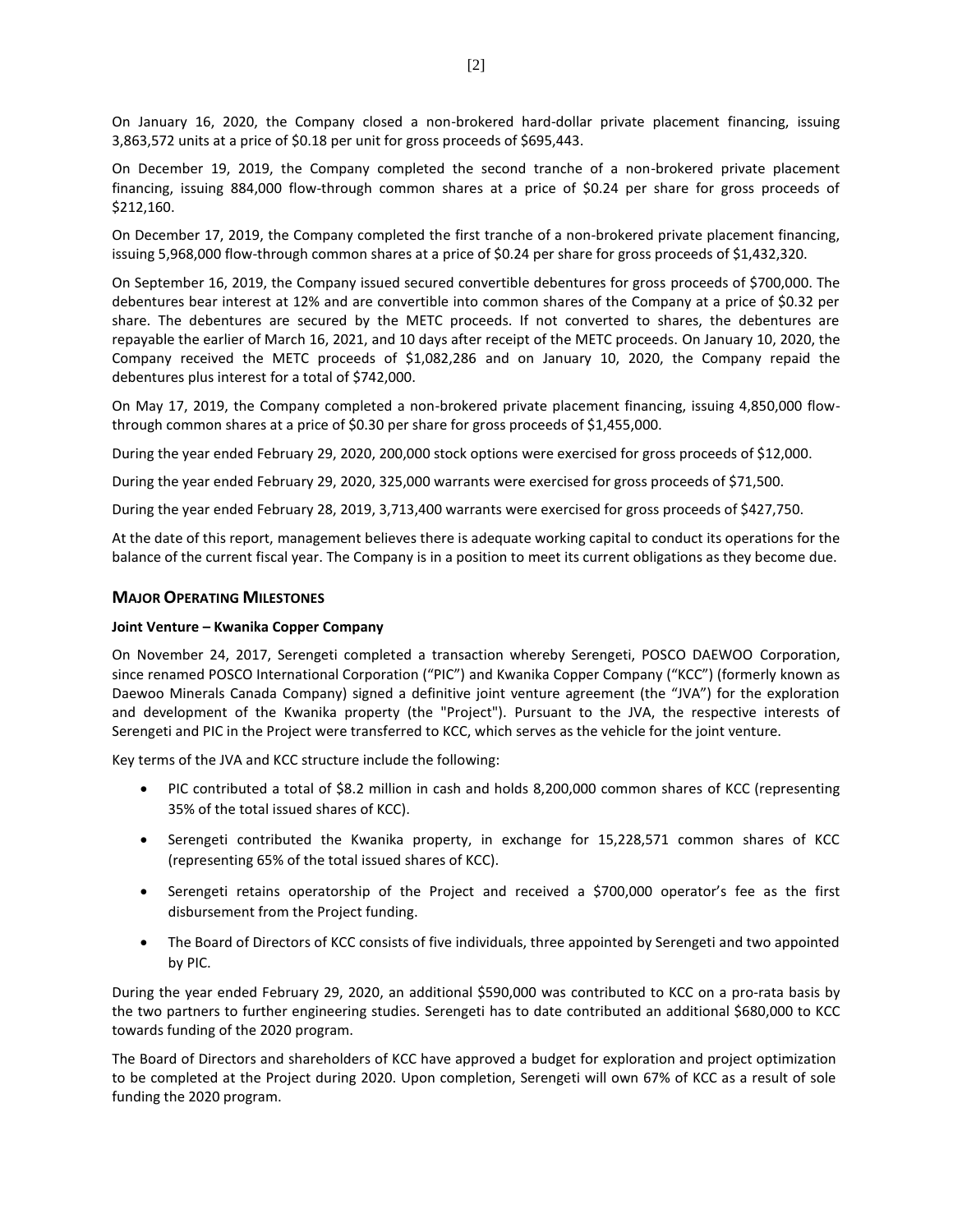PIC has elected not to participate in the 2020 program and as a consequence, will dilute on a pro-rata basis to a 33% ownership of KCC.

#### **Kwanika Project Activity**

On May 17, 2018, KCC and the Company announced that Merit Consultants International had been selected to lead a consortium of geotechnical, environmental, metallurgical, resource, open pit and underground mining, tailings/waste/water management, hydrology and hydrogeology specialized consultants in the conduct of the PFS which was initially estimated to be completed in mid-2019.

The PFS was a complex undertaking, involving many different disciplines including resource estimation, underground and open-pit mine engineering, geotechnical engineering, tailings, waste and water management, infrastructure and environmental monitoring. The \$7 million original budget for the study funded by PIC plus an additional \$590,000 jointly funded by the partners was fully expended during the year.

KCC concluded, that the Kwanika project mine plan was not fully optimized to a level such that upon its completion, the best path to feasibility and ultimately a construction decision would have been achieved. Furthermore, a number of opportunities were recognized as the PFS progressed that have the potential to add value to the project. Additional funding would be required to pursue these opportunities. The Company and KCC therefore elected to wrap up the PFS study using the balance of the funds available to it at the time to complete an interim, internal study report which documented the extensive work that was completed by the independent engineering consortium in order to best facilitate future advancement of the project.

The key items addressed in the interim study report, were as follows.

1) Revision of the resource estimate and investigation of geotechnical, groundwater and geochemical conditions.This was based on historic drilling plus the completion of 7,411m of core drilling in 21 holes in September 2018. The drilling program was designed to support detailed mine design and resource upgrade drilling and results have been published (see news releases dated October 18, November 13, and December 5, 2018). The new drill hole assays were incorporated into a revised resource estimate and geological model, both of which were key inputs for the open pit and underground block cave design. Serengeti announced the results of this resource update in a news release on March 3, 2019 and on April 18, 2019 published the results in an updated Independent 43-101 Technical Report.

| Table 1: Summary of Total Pit and Underground Resource - Kwanika Central (effective date: December 14, 2018) |                         |                               |                                     |                        |            |            |                        |                        |          |
|--------------------------------------------------------------------------------------------------------------|-------------------------|-------------------------------|-------------------------------------|------------------------|------------|------------|------------------------|------------------------|----------|
|                                                                                                              |                         |                               |                                     | <b>Pit-Constrained</b> |            |            |                        |                        |          |
| <b>Classification</b>                                                                                        | <b>Quantity</b>         | Cut-off                       |                                     | Grade                  |            |            |                        | <b>Contained metal</b> |          |
|                                                                                                              | (Mt)                    | (CuEq%)                       | CuEq $(\%)$                         | Cu (%)                 | Au $(g/t)$ | Ag $(g/t)$ | Cu (Mlbs)              | Au (koz)               | Ag (koz) |
| Measured                                                                                                     | 24.2                    |                               | 0.51                                | 0.34                   | 0.33       | 1.07       | 179                    | 254                    | 833      |
| Indicated                                                                                                    | 80.4                    |                               | 0.30                                | 0.20                   | 0.18       | 0.69       | 360                    | 454                    | 1,784    |
| Total M+I                                                                                                    | 104.6                   | 0.13                          | 0.35                                | 0.23                   | 0.21       | 0.78       | 540                    | 708                    | 2,617    |
| Inferred                                                                                                     | 5.7                     |                               | 0.23                                | 0.16                   | 0.13       | 0.65       | 20                     | 25                     | 119      |
| <b>Underground</b>                                                                                           |                         |                               |                                     |                        |            |            |                        |                        |          |
|                                                                                                              | <b>Quantity</b><br>(Mt) | <b>Confining</b>              | Grade                               |                        |            |            | <b>Contained metal</b> |                        |          |
|                                                                                                              |                         |                               |                                     |                        |            |            |                        |                        |          |
| <b>Classification</b>                                                                                        |                         | <b>Shape Basis</b><br>(CuEq%) | CuEq $(\%)$                         | Cu (%)                 | Au $(g/t)$ | Ag(g/t)    | Cu (Mlbs)              | Au (koz)               | Ag (koz) |
| Measured                                                                                                     | 18.7                    |                               | 0.58                                | 0.36                   | 0.40       | 1.15       | 151                    | 239                    | 692      |
| Indicated                                                                                                    | 100.2                   | 0.27 confining                | 0.44                                | 0.29                   | 0.27       | 0.92       | 634                    | 884                    | 2,964    |
| Total M+I                                                                                                    | 118.9                   | shape -                       | 0.46                                | 0.30                   | 0.29       | 0.96       | 784                    | 1,123                  | 3,656    |
| Inferred                                                                                                     | 84.7                    |                               | 0.27                                | 0.17                   | 0.18       | 0.60       | 319                    | 480                    | 1,634    |
|                                                                                                              |                         |                               | <b>Combined Pit and Underground</b> |                        |            |            |                        |                        |          |
|                                                                                                              | <b>Quantity</b>         | Cut-off                       |                                     | Grade                  |            |            |                        | <b>Contained metal</b> |          |
| <b>Classification</b>                                                                                        | (Mt)                    | (CuEq%)                       | CuEq $(%)$                          | Cu (%)                 | Au $(g/t)$ | Ag $(g/t)$ | Cu (Mlbs)              | Au (koz)               | Ag (koz) |

Summary tables extracted from that report are included below.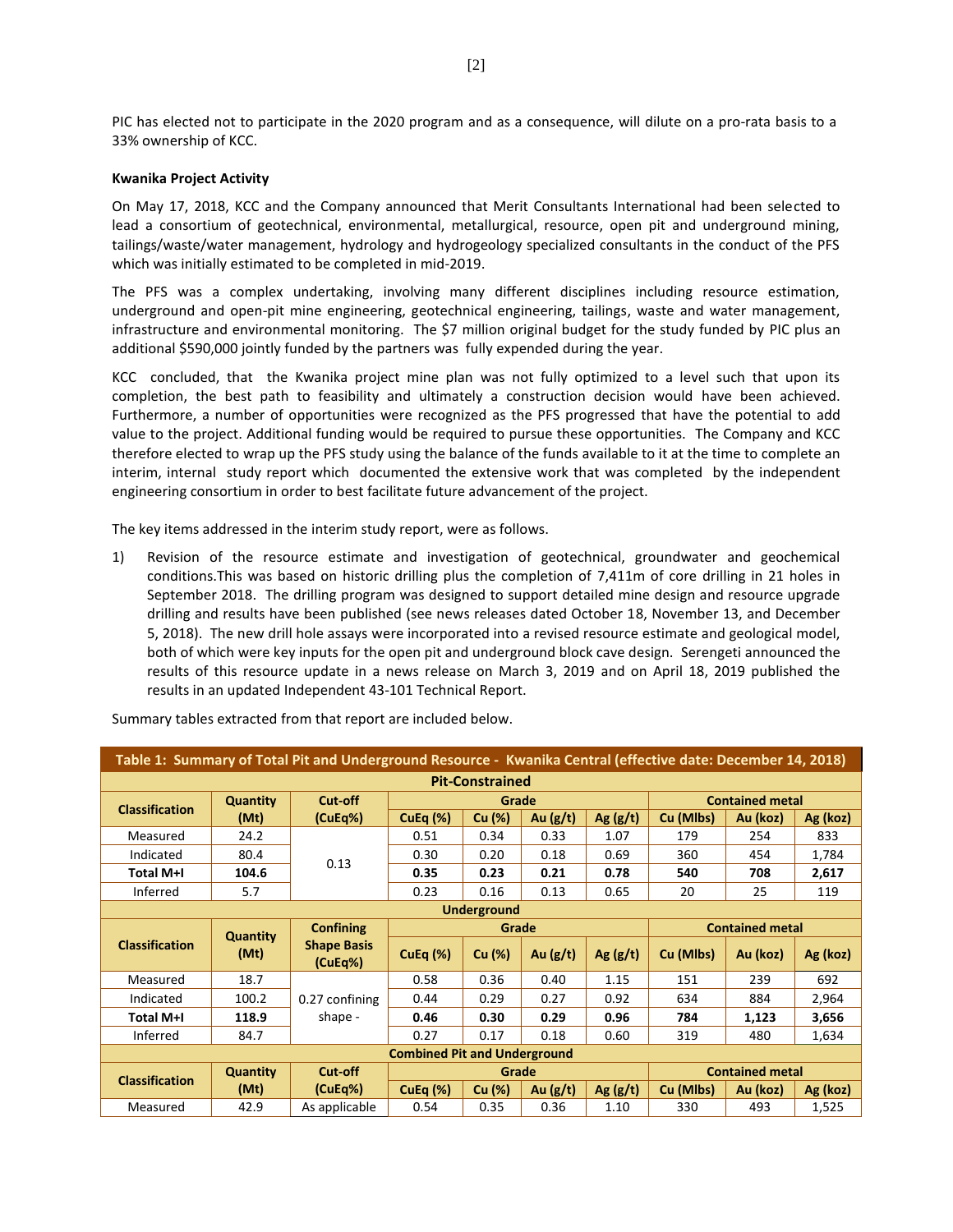| Indicated        | 180.6 | for pit and ug | 0.38 | 0.25          | 0.23 | 0.82 | 994   | 1,338 | 4,748 |
|------------------|-------|----------------|------|---------------|------|------|-------|-------|-------|
| <b>Total M+I</b> | 223.6 | trom above     | 0.41 | 0. 27<br>u.z, | 0.25 | 0.87 | 1,324 | 1.831 | 6,273 |
| Inferred         | 90.4  |                | 0.26 | ∪.⊥/          | 0.17 | 0.60 | 339   | 504   | 1.753 |

|                                                                       | Table 2: Measured+Indicated Pit Resource Sensitivity and Underground Material within PFS Confining shapes |                                                                           |       |         |             |             |                     |                        |             |
|-----------------------------------------------------------------------|-----------------------------------------------------------------------------------------------------------|---------------------------------------------------------------------------|-------|---------|-------------|-------------|---------------------|------------------------|-------------|
| <b>Pit-Constrained Sensitivity Analysis at Various Cut-Off Grades</b> |                                                                                                           |                                                                           |       |         |             |             |                     |                        |             |
|                                                                       | <b>Quantity</b><br>(Mt)                                                                                   | Cut-off                                                                   |       | Grade   |             |             |                     | <b>Contained Metal</b> |             |
| <b>Classification</b>                                                 |                                                                                                           | (CuEq%)                                                                   | CuEq% | Cu<br>% | Au<br>(g/t) | Ag<br>(g/t) | <b>Cu</b><br>(Mlbs) | Au<br>(koz)            | Ag<br>(koz) |
|                                                                       | 104.6                                                                                                     | 0.13                                                                      | 0.35  | 0.23    | 0.21        | 0.78        | 540                 | 708                    | 2,617       |
| Total M+I                                                             | 63.2                                                                                                      | 0.25                                                                      | 0.45  | 0.30    | 0.27        | 0.89        | 424                 | 546                    | 1808        |
|                                                                       | 24.4                                                                                                      | 0.40                                                                      | 0.67  | 0.45    | 0.41        | 1.26        | 244                 | 318                    | 991         |
|                                                                       |                                                                                                           | <b>Underground Sensitivity Analysis within 0.40% CuEq Confining Shape</b> |       |         |             |             |                     |                        |             |
| Total M+I                                                             | 64.0                                                                                                      | $**0.4$<br>confining<br>shape                                             | 0.62  | 0.39    | 0.43        | 1.23        | 550                 | 884                    | 2,520       |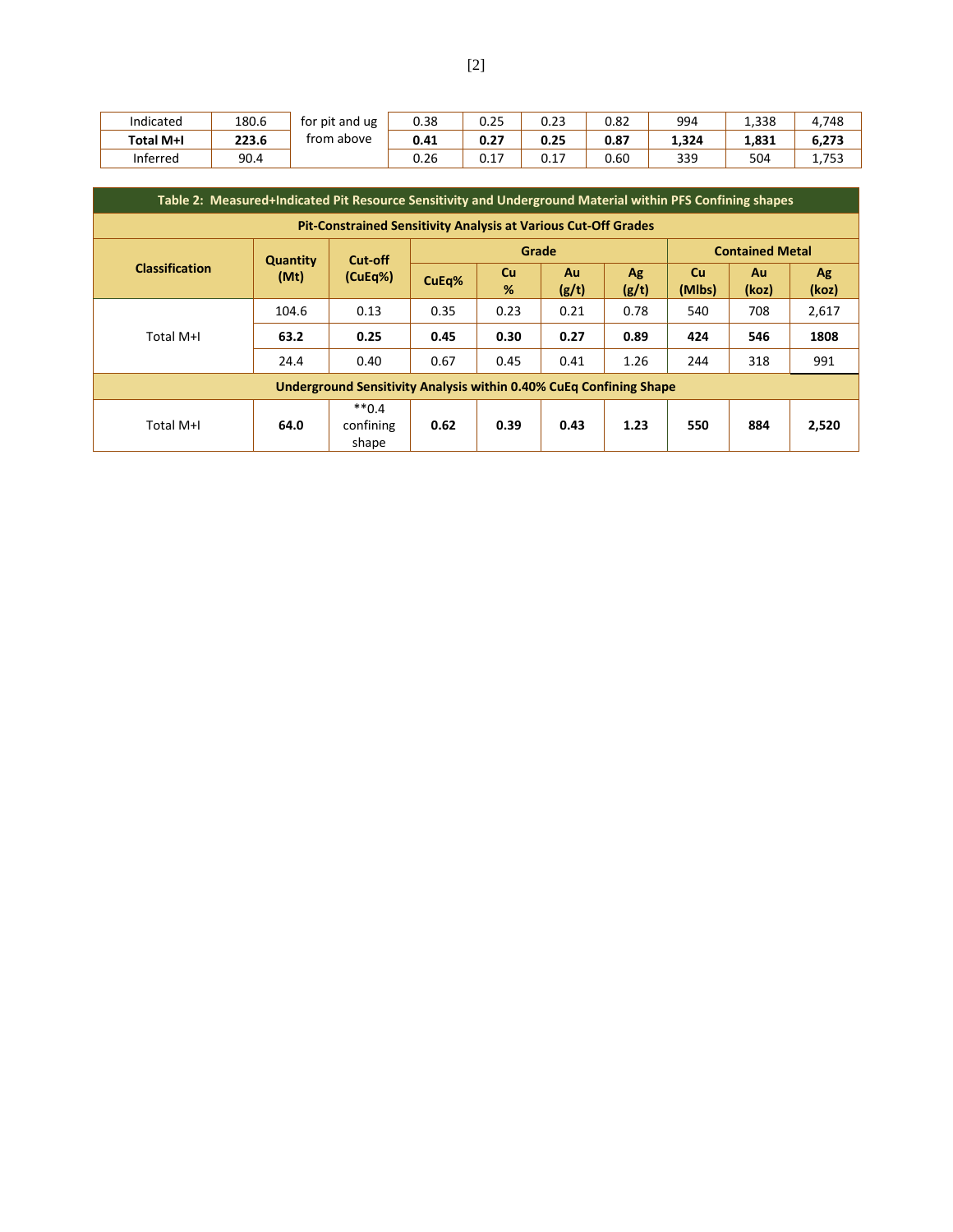|  | Table 3: Restated 2016 Kwanika South Zone Mineral Resource Statement (SRK Consulting, October 14, 2016) |                         |                       |                  |             |             |        |                     |                        |             |           |
|--|---------------------------------------------------------------------------------------------------------|-------------------------|-----------------------|------------------|-------------|-------------|--------|---------------------|------------------------|-------------|-----------|
|  | <b>Pit-Constrained</b>                                                                                  |                         |                       |                  |             |             |        |                     |                        |             |           |
|  |                                                                                                         |                         |                       | Grade            |             |             |        |                     | <b>Contained metal</b> |             |           |
|  | <b>Classification</b>                                                                                   | <b>Quantity</b><br>(Mt) | <b>CuEq</b><br>$(\%)$ | <b>Cu</b><br>(%) | Au<br>(g/t) | Ag<br>(g/t) | Mo (%) | <b>Cu</b><br>(Mlbs) | Au<br>(koz)            | Ag<br>(koz) | Mo (Mlbs) |
|  | Inferred                                                                                                | 33.3                    | 0.31                  | 0.26             | 0.08        | 1.64        | 0.01   | 191                 | 80                     | 1.760       | 8         |

Central Zone Resource Notes

- The cut-offs are based on prices of US\$3.25/lb of copper, US\$1,350/oz of gold, US\$17/oz of silver and assumed recoveries of 91% for copper, 75% for gold, 75% for silver.
- Copper equivalents (CuEq) values are calculated using the formula below based on the above metal prices and recoveries. They are also calculated to include smelter terms and a \$US:\$CAD exchange rate of 0.77 which results in the following equation.

#### South Zone Resource Notes

\*Open-pit constrained mineral resources are reported in relation to a conceptual Whittle pit shell. Mineral resources are not mineral reserves and do not have demonstrated economic viability. All figures are rounded to reflect the relative accuracy of the estimate. All composites have been capped where appropriate.

\*\* Open-pit constrained mineral resources are reported at a copper equivalent cut-off of 0.13%. The cut-offs are based on prices of US\$3.00/lb of copper, US\$1,300/oz of gold, US\$20/oz of silver, US\$9.00/lb of molybdenum and assumed recoveries of 89% for copper, 70% for gold, 75% for silver, and 60% for molybdenum.

\*\*\* Copper equivalent values are calculated using the formula:

 $CuEq = Cu_{%} + ((Au_{gpt}/31.1034*Au_{Price}*Au_{Recovery}) + (Ag_{gpt}/31.1034*Ag_{Price}*Ag_{Recovery}) +$  $(Mo<sub>%</sub>*Mo<sub>Price</sub>*Mo<sub>Recovery</sub>*22.0462)$  /  $(Cu<sub>Price</sub>*Cu<sub>Recovery</sub>*22.0462)$ 

2) Metallurgical testing and process design.

Initial locked cycle metallurgical test results were published in a news release dated May 15, 2019 and the results are shown in the following table

| Test ID          | Product                           | Grade |          | <b>Recovery</b> |       |       |  |
|------------------|-----------------------------------|-------|----------|-----------------|-------|-------|--|
|                  |                                   | % Cu  | $g/t$ Au | Mass, %         | % Cu  | % Au  |  |
|                  | Head                              | 0.70  | 0.81     | 100.0           | 100.0 | 100.0 |  |
|                  | <b>Cu-Au Concentrate</b>          | 25.1  | 24.4     | 2.43            | 87.6  | 72.9  |  |
| LCT <sub>1</sub> | <b>Cleaner Scavenger Tailings</b> | 0.32  | 0.77     | 12.8            | 5.9   | 12.1  |  |
|                  | Rougher Scavenger Tailings        | 0.05  | 0.14     | 84.8            | 6.5   | 15.0  |  |
|                  | Head                              | 0.75  | 0.81     | 100.0           | 100.0 | 100.0 |  |
| LCT <sub>2</sub> | <b>Cu-Au Concentrate</b>          | 25.1  | 22.4     | 2.67            | 88.9  | 74.0  |  |
|                  | <b>Cleaner Scavenger Tailings</b> | 0.33  | 0.77     | 11.5            | 5.0   | 11.0  |  |
|                  | Rougher Scavenger Tailings        | 0.05  | 0.14     | 85.8            | 6.1   | 15.0  |  |
| Average          | <b>Cu-Au Concentrate</b>          | 25.1  | 23.4     | 2.55            | 88.3  | 73.5  |  |

**LCT Test Results-Open Pit High Grade/Initial Production Sample**

Note: Assayed head grades: 0.69% Cu and 0.75 g/t Au

The Au-Cu concentrate produced from the LCT 1 test was assayed for main impurities which may affect concentrate quality. The assay indicates that in general the impurity levels of the concentrate are low. Most of the impurity levels are expected to be much lower than the penalty thresholds specified by most of the smelters, excluding fluorine which may be close or slightly higher than the requirement of some smelters.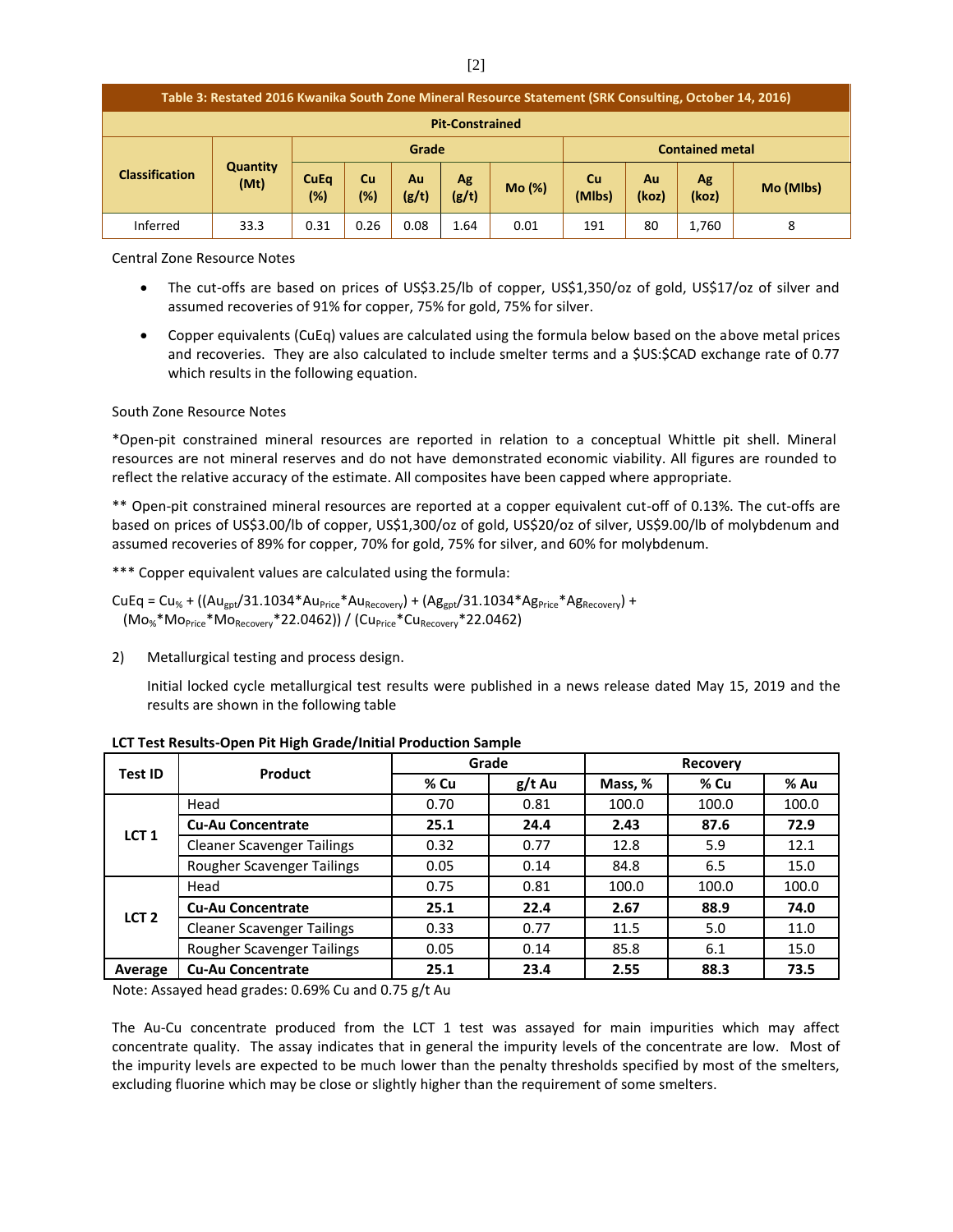## **Main Impurity Content of Cu-Au Concentrate**

| <b>Element</b> | Hg   | Dŀ<br>ิม    | 1r<br>ᅬ           | As  | ∽<br>∪u | Sb  |     | Sе  | Bi            |
|----------------|------|-------------|-------------------|-----|---------|-----|-----|-----|---------------|
| Unit           | ppm  | ppm         | ppm               | ppm | ppm     | ppm | ppm | ppm | ppm           |
| Value          | 0.24 | 127<br>1J / | <b>DAF</b><br>כדכ | 120 |         | 34  | 342 | 280 | $\sim$<br>⊥ ب |

3) Significant work was also completed on the following additional project components and was incorporated into the interim study report: open pit and underground mine design, tailings, waste and water management; project infrastructure, environmental benchmarking, socioeconomics and First Nations.

A 2020 program at Kwanika, sole funded by Serengeti will include:

- 1. Exploration and Resource Development
	- a. Approximately 3,600 metres of diamond drilling to test for potential to expand resources near the Central Zone; and test related exploration targets including the Central Zone South and North targets, and the western margin of the South Zone resource.
	- b. Approximately 16 line-kilometres of induced-polarization ("IP") surveys north and south of the Central Zone resource to develop known targets, as well as at the Rottacker area located 20 kilometres south of Kwanika.
- 2. Project Optimization
	- a. Mineral sorting, staged evaluation to better understand the potential benefits of mineral sorting during production from an underground block-cave at Central Zone.
	- b. Initial enterprise optimization studies designed to identify key aspects that impact project economics.

## **Top Cat Project**

During the year ended February 29, 2020 the Company optioned a group of claims covering approximately 21,600 hectares in central British Columbia.

The Company may earn a 100% interest by:

- Making staged cash payments totaling \$340,000 over 5 years; \$18,000 of which was paid on signing. (On November 7, 2019, the Company issued 83,333 shares at a fair value of \$18,333 in lieu of cash payment pursuant to the option agreement);
- Issuing a total of 1,500,000 common shares in stages over a 5-year period. (100,000 shares were issued upon TSX Venture Exchange approval of the option agreement);
- Incurring a total of \$1,250,000 in exploration expenditures over a 5-year period with a minimum of \$100,000 to be spent before the first anniversary of the agreement, which minimum expenditure requirement has been met;
- Granting the optionors a 3% net smelter royalty (NSR) on the property, subject to the Company's right to purchase a 2% NSR for \$2,000,000 at any time prior to the first anniversary of commercial production.

Company geologists completed a mapping and sampling program at Top Cat in September 2019, collecting 79 rock and 282 soil and stream sediment samples from six (6) prospective localities on the property. Copper mineralization, in the form of chalcopyrite and/or bornite, was observed at all six localities and gold assays from trace to 6.50 g/t Au were returned from the sampling. Serengeti is planning a follow-up IP and mapping/sampling program at Top Cat in 2020 in order to develop future drill targets.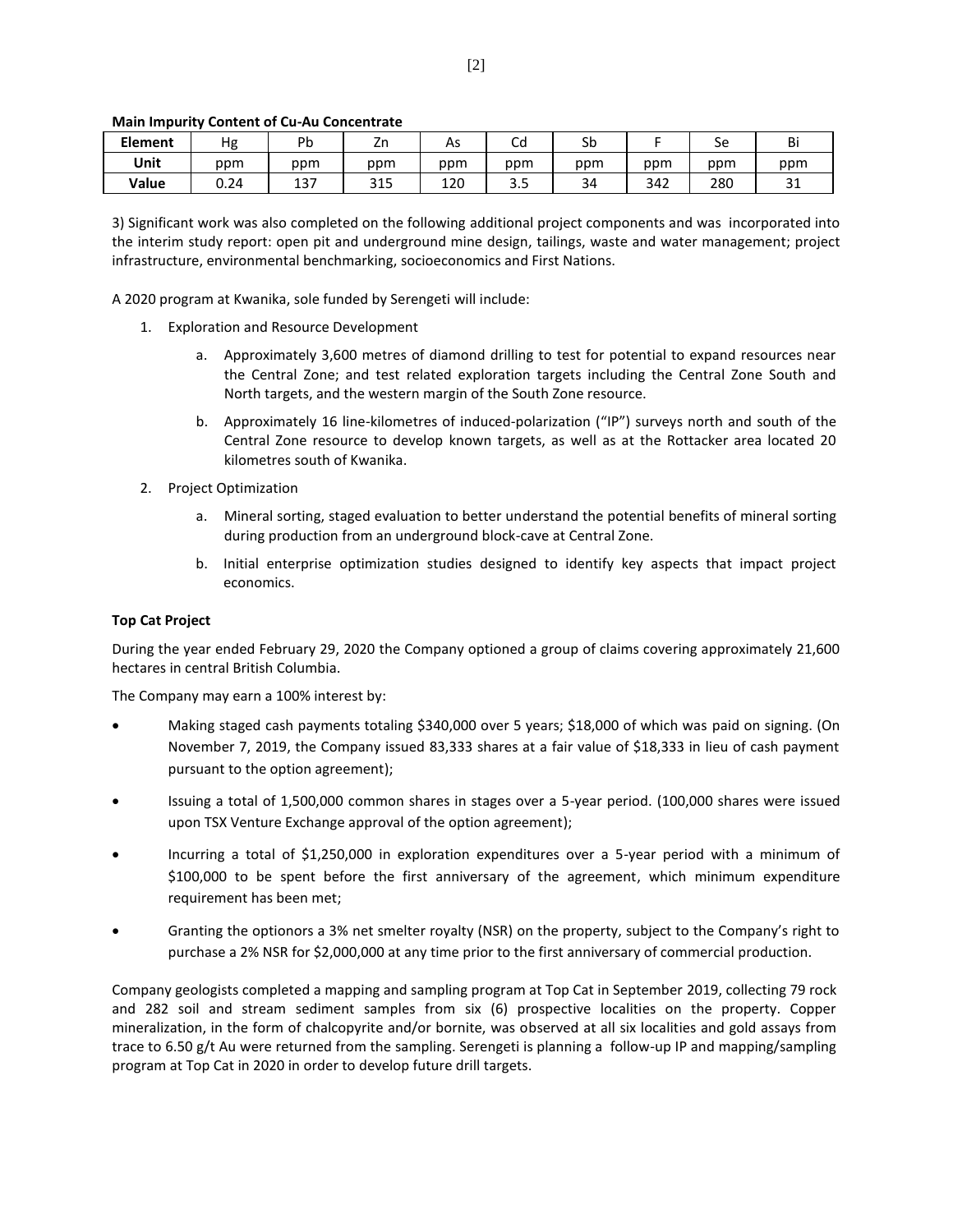Two target areas in particular stand out on the Topcat property and will be the focus of a 2020 program as follows:

#### *Nova*

The Nova area is located in the northern portion of the property area and is largely overlain by till with local angular mineralized magnetite-sulphide bearing pyroxenite boulders underlain by an intense magnetic anomaly measuring roughly 500m by 800m. Historical boulder samples assay up to 0.52% Cu, 0.327 g/t Au, 4.4 g/t Ag, 0.071 g/t Pt and 0.498 g/t Pd and boulder samples collected by Serengeti in 2019 assay up to 1.39% Cu, 0.69 g/t Au, 6.45 g/t Ag, 0.21 g/t Pt and 1.38 g/t Pd.

Petrographic analysis of the PGE-skarn sample describes a massive skarn dominated by actinolite with lesser magnetite-(ilmenite) and apatite, with scattered patches of chalcopyrite and less abundant bornite altered to covellite. Actinolite is largely interpreted as an alteration product, and when considered with the presence of primary and secondary magnetite associated with copper minerals, suggests magnetic features at Nova may represent the presence of a Cu-Au-PGE bearing pyroxenite or possibly an iron oxide copper-gold system.

Soil sampling completed in 2019 identified a strong Cu-Ag anomaly along the fringe of one of the magnetic anomalies, and an interpreted south-southwestern glacial ice flow direction supports the hypothesis that mineralized till boulders may be sourced from "plug"-like magnetic features following the northwestern trend observed at Nova.

Soil sampling completed by Serengeti in 2019 identified a strong Cu-Ag anomaly along the fringes of the magnetic feature that may be related to mineralization within a buried pyroxenite body, that may be the source of the observed magnetic response. IP is planned here in 2020 to test this target area.

#### *Cat Mountain*

Serengeti completed a detailed historical data compilation which resulted in the accumulation of 632 rock, and 4,547 soil samples; 69 drill hole logs and related assays from Cat Mountain; and various geophysical surveys dating back to 1974. Serengeti also completed platinum group element ("PGE") analysis on a sample from Nova, and petrographic analysis on samples from Nova and Cat Mountain. The Nova sample returned elevated palladium values clearly correlated with copper.

Cat Mountain has seen over 10,000 metres of drilling in 69 drill holes completed between 1977 and 2007. Most holes are located within the Bet (western) and Hoffman (eastern) zones which are characterized by quartzmagnetite ± chalcopyrite-Au veins and as copper replacements in volcanic rocks. The Bet and Hoffman zones occur within a strong magnetic high anomaly along the eastern contact of the Hogem Batholith with volcanics of the Quesnel Terrane. Northeast and northwest-striking faults crosscut and transpose mineralized zones, which is supported by soil geochemical data.

Serengeti continues to advance the targeting model at Cat Mountain through analysis of downhole trace element data and additional modelling and plans to complete a series of induced-polarization ("IP") profiles in 2020 to define targets for future drill testing.

## **ATTY Project**

On March 1, 2018, Finlay Mineral Ltd. ("Finlay") optioned the ATTY Property to Serengeti for \$1.85 million in consideration and \$12 million of expenditures on the property over 8 years. The option agreement's term is over 8 years with all cash payments totaling \$625,000, combined cash and/or share payments totaling \$975,000, and further payments of \$250,000 to purchase Finlay's royalty rights, in addition to optional work commitments on the ATTY Property of \$12 million. The first anniversary financial terms have been met and a three-month deferral of the second-year financial terms has been arranged. Serengeti met the second-year work commitment of a minimum of \$875,000 of work on ATTY due by April 2020. The option agreement continues to be in effect.

On July 25, 2019, the Company announced that drilling had started at the ATTY property, located immediately north of and adjacent to Centerra Gold Inc.'s Kemess property in north-central British Columbia. The Company planned to drill at least 2,500m (5 holes) to test three different targets.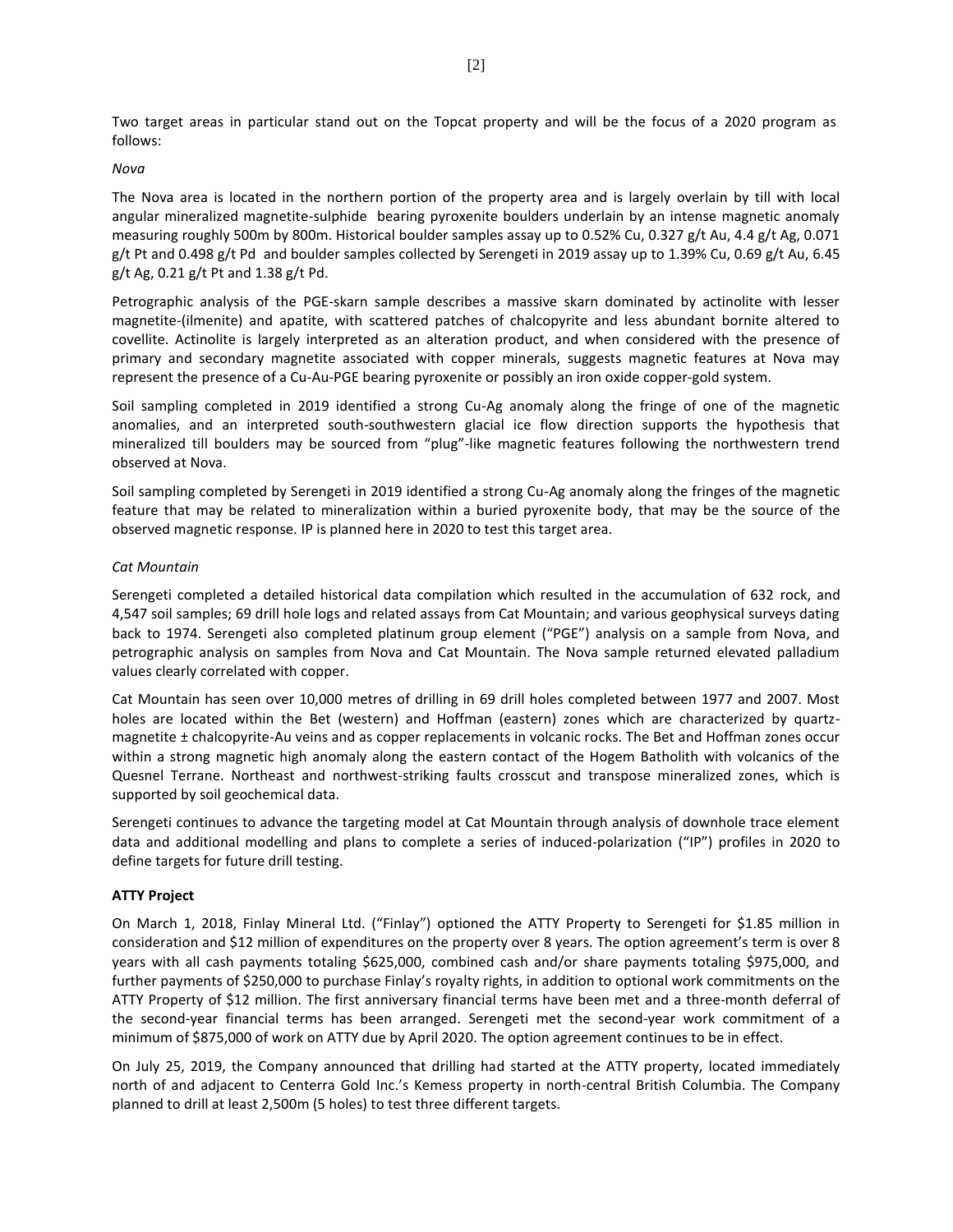On October 9, 2019, the Company announced that six core holes were drilled, totaling 2,318m.

The 2019 drilling program at ATTY confirmed that the three targets tested have the potential to host a mineralized system. Geological observations and locally strongly anomalous gold values in AT-08 and -13, and the fact that all three holes in the area may have terminated in a post mineral sill. These observations suggest the Kemess East Offset area remains a viable exploration target,(although deeper than originally anticipated) considering the nearest holes were collared approximately 200 metres from the boundary with Centerra Gold Inc..

At the Valley Target, the presence of a previously unknown quartz-monzonite intrusive hosting mineralization and locally anomalous gold values in AT-10 suggests potential also remains here. Finally, anomalous Ag, Au, Zn and Pb within fault zones and silicified hydrothermal breccias at the Boundary Target demonstrates a hydrothermal system is present and may warrant follow-up drilling.

On balance, when comparing the opportunity at Atty with those on other parts of the Company's property portfolio, a decision was taken at the date of this report to turn the property back to the optionors and for the year ended February 29, 2020, the Company recorded an impairment of \$1,474,973 on the Atty property

## **Other Projects**

On August 14, 2019 the Company reported results of field work completed on the East Niv property located 40km SW of the Kemess Mine. The work identified a newly recognized cluster of partially outcropping copper-gold porphyry and related high-grade Cu-Au vein occurrences located in a dilatant jog within a major regional structure that the Company believes has the potential to host multiple mineralized porphyry centers. The property was expanded to 6,405 Hectares.

On September 16, 2019, the Company announced results of mapping and sampling completed at Arjay and West Goldway properties. The work located numerous high-grade copper-silver bearing quartz-carbonate shear veins mainly within oxidized fragmental volcanics. Soil geochemical sampling and a single line of IP geophysics identified a prospective area within intrusive rocks located nearby and represents a drill-ready target. A second line of IP was completed at W Goldway and a chargeability anomaly associated with an aeromagnetic high beneath valley cover represents a second drill target for future testing. The Company subsequently expanded Arjay and West Goldway claim to approximately 4,220ha.

On October 9, 2019, the Company announced the results of IP geophysical surveying at the Croy Bloom property where two additional chargeability anomalies were located. These results when combined with prior surveying and other data identifies three distinct drill targets all associated with Cu-Au mineralization in prior drilling, outcrop or in one case reported underground mine workings.

Serengeti also holds a 100% interest in eight other properties and an approximately 56.3% interest in one additional property in joint venture partnership with Fjordland Exploration Inc. All properties are located in the Quesnel Trough of British Columbia. The Quesnel Trough is host to the Kemess, Mt. Milligan, Mt. Polley, New Afton, and Copper Mountain porphyry copper-gold deposits. Details of Serengeti's property portfolio in BC can be found on the Company's website at [www.serengetiresources.com.](about:blank)

During the year ended February 29, 2020, the Company recorded an impairment of 985,653 on several properties for claims that were not renewed.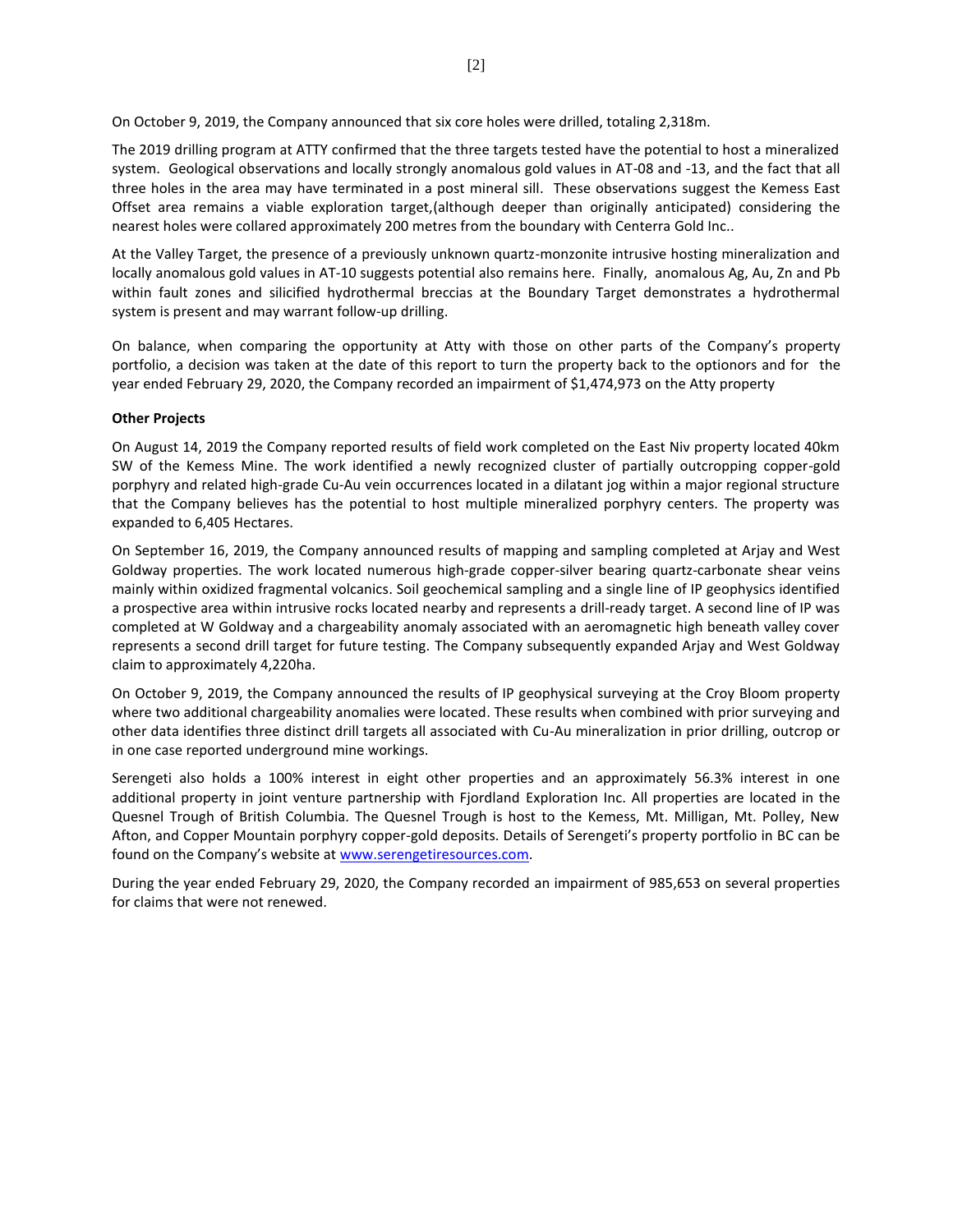# **SIGNIFICANT TRANSACTIONS WITH RELATED PARTIES**

#### **Related party balances**

The following amounts due to related parties are included in trade payables and accrued liabilities. These amounts are unsecured, non-interest bearing and have no fixed terms of repayment.

|                                       | February 29, |        |  | February 28, |
|---------------------------------------|--------------|--------|--|--------------|
|                                       |              | 2020   |  | 2019         |
| Directors and officers of the Company |              | 62,233 |  | 6,478        |

#### **Key management personnel compensation – paid or accrued**

Key management personnel include those persons having authority and responsibility for planning, directing and controlling activities of the Company as a whole. The Company has determined that its key management personnel consists of the Company's Board of Directors and corporate officers.

|                                | Year ended   | Year ended   |
|--------------------------------|--------------|--------------|
|                                | February 29, | February 28, |
|                                | 2020         | 2019         |
| Management fees <sup>(1)</sup> | 181,759      | 185,432      |
| Consulting <sup>(2)</sup>      | 154,374      | 113,765      |
| Director fees <sup>(3)</sup>   | 79,381       | 51,000       |
| Share-based compensation       | 531,327      | 195,074      |
|                                | 946,841      | 545,271      |

(1) Salaries paid to David Moore, Chief Executive Officer.

(2) Includes accounting fees paid to a company controlled by Sheri Rempel, Chief Financial Officer, of \$67,614 (2018: \$85,640); Includes consulting fees paid to a company controlled by Pamela White, Corporate Secretary, of \$48,510 (2018: \$28,125); and Includes consulting fees paid to a company controlled by Lew Lawrick, independent director, of \$38,250 (2018: \$Nil).

(3) Of the \$79,381 director fees \$19,000 was accrued

## **OFF BALANCE SHEET ARRANGEMENTS**

The Company does not have any off-balance sheet arrangements.

## **RISK AND UNCERTAINTIES**

#### **Overview**

Resource exploration is a speculative business and involves a high degree of risk. There is a significant probability that the expenditures made by the Company in the exploring its properties will not result in discoveries of commercial quantities of minerals. A high level of ongoing expenditures is required to locate and estimate ore reserves, which are the basis for further development of a property. Capital expenditures to attain commercial production stage are also very substantial.

The following sets out the principal risks to face by the Company.

#### **Exploration Risk**

The Company is seeking mineral deposits, on exploration projects where there are not yet established commercial quantities. There can be no assurance that economic concentrations of minerals will be determined to exist on the Company's property holdings within existing investors' investment horizons, or at all. The failure to establish such economic concentrations could have a material adverse outcome on the Company and its securities. The Company's planned programs and budgets for exploration work are subject to revision at any time to take into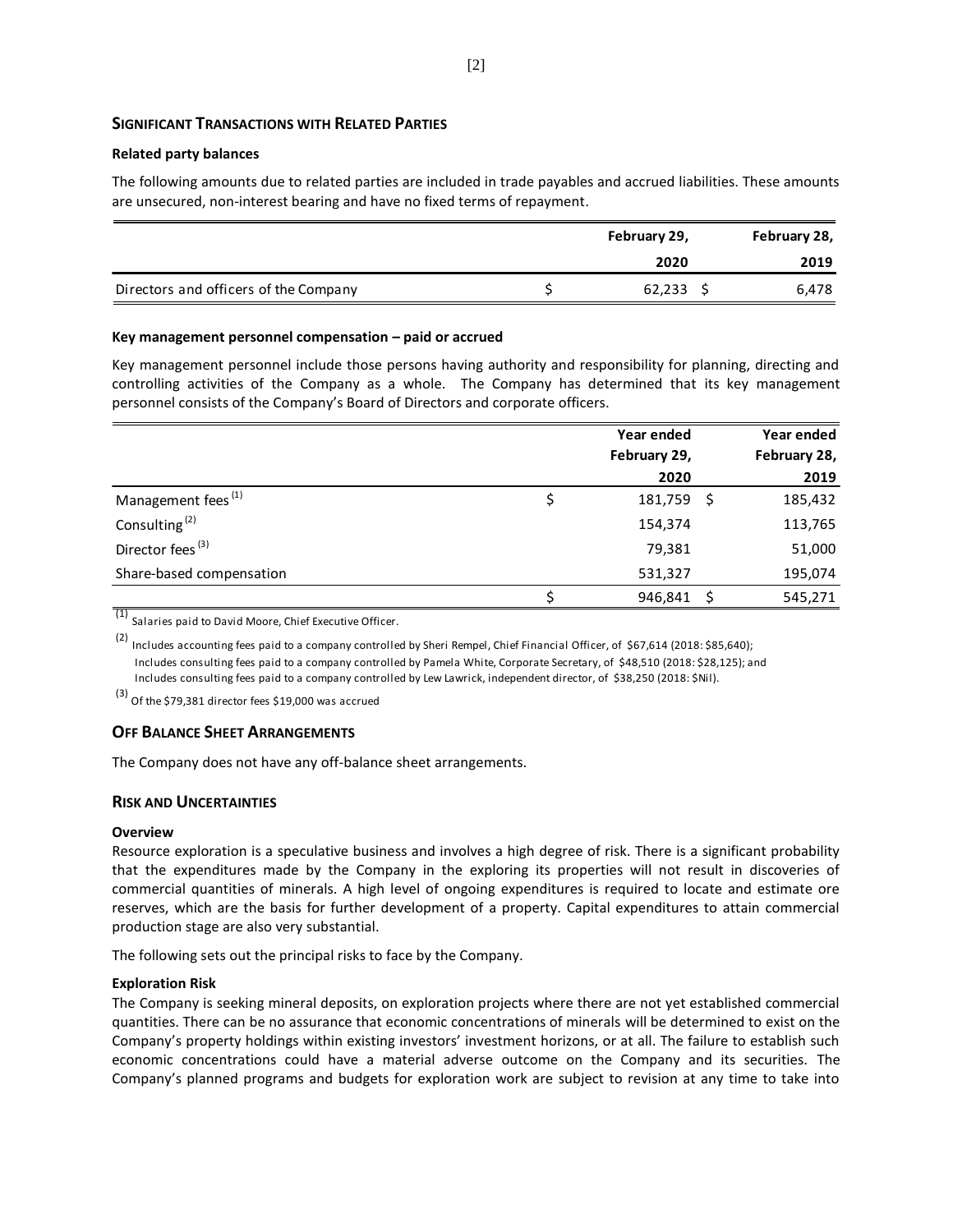account results to date. The revision, reduction or curtailment of exploration programs and budgets could have a material adverse outcome on the Company and its securities.

#### **Market Risk**

The Company's securities trade on public markets and the trading value thereof is determined by the evaluations, perceptions and sentiments of both individual investors and the investment community taken as a whole. Such evaluations, perceptions and sentiments are subject to change both in short term time horizons and longer-term time horizons. An adverse change in investor evaluations, perceptions and sentiments could have a material adverse outcome on the Company and its securities. See "Share Price Volatility and Price Fluctuations" below.

#### **Commodity Price Risk**

The Company's exploration projects seek copper and gold. An adverse change in these commodities' prices, or in investors' beliefs about trends in those prices, could have a material adverse outcome on the Company and its securities.

#### **Aboriginal Accommodation Risks**

Aboriginal title claims and rights to consultation and accommodation may affect our existing operations as well as potential development projects. Governments in many jurisdictions must consult with aboriginal peoples with respect to grants of mineral rights and the issuance or amendment of project authorizations. Consultation and other rights of aboriginal people may require accommodations, including undertakings regarding employment and other matters in impact and benefit agreements. This may affect our ability to assure within a reasonable time frame effective mineral titles in these jurisdictions, including in some parts of Canada in which aboriginal title is claimed, and may affect the timetable and costs of exploration and, if warranted, development of mineral properties in these jurisdictions. The risk of unforeseen aboriginal title claims also could affect existing exploration activities as well as potential development projects and possible future acquisitions. These legal requirements may affect our ability to expand or transfer existing projects or acquire possible new projects.

#### **Financing Risks**

Exploration and development of mineral deposits is an expensive process, and frequently the greater the level of interim stage success the more expensive it can become. The Company has no producing properties and generates no operating revenues; therefore, for the foreseeable future, it will be dependent upon either selling equity in the capital markets or obtaining funding partnerships with third parties to provide financing for its continuing substantial exploration budgets. While the Company has been successful in obtaining financing from the capital markets for its projects in recent years, there can be no assurance that the capital markets will support providing the financing needed to continue its exploration programs on favourable terms, or at all. Restrictions on the Company's ability to finance could have a material adverse outcome on the Company and its securities.

#### **Share Price Volatility and Price Fluctuations**

In recent years, the securities markets in Canada have experienced a high level of price and volume volatility, and the market prices of securities of many companies, particularly junior mineral exploration companies like the Company, have experienced wide fluctuations which have not necessarily been related to the operating performance, underlying asset values or prospects of such companies. In particular, the per-share price on the TSX Venture Exchange of the Company's common stock has fluctuated from a high of \$0.27 to a low of \$0.02 during the period from March 1, 2013 to the date of this Management Discussion and Analysis. There can be no assurance that these price fluctuations and this volatility will not continue to occur.

#### **Key personnel Risks**

The Company's exploration efforts are dependent to a large degree on the skills and experience of certain of its key personnel, including David Moore. The Company does not maintain "key man" insurance policies on these individuals. Should the availability of these persons' skills and experience be in any way reduced or curtailed, this could have a material adverse outcome on the Company and its securities.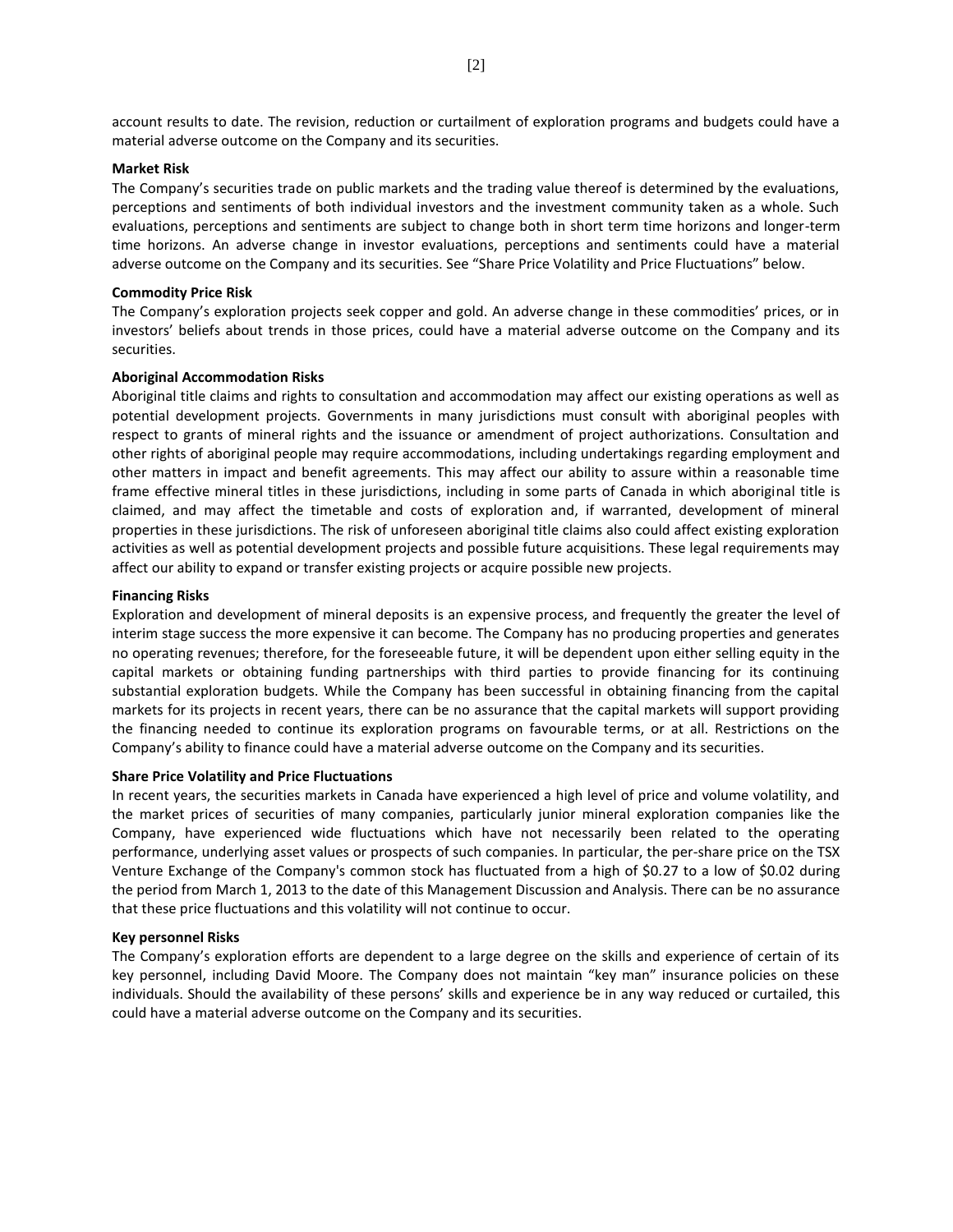## **Competition**

Significant and increasing competition exists for the limited number of mineral property acquisition opportunities available. As a result of this competition, some of which is with large established mining companies with substantial capabilities and greater financial and technical resources than the Company, the Company may be unable to acquire additional attractive mineral properties on terms it considers acceptable.

#### **Environmental and Other Regulatory Requirements**

The current or future operations of the Company, including development activities and commencement of production on its properties, require permits from various governmental authorities and such operations are and will be subject to laws and regulations governing prospecting, development, mining, production, exports, taxes, labour standards, occupational health, waste disposal, toxic substances, land use, environmental protection, safety and other matters. Companies engaged in the development and operation of mines and related facilities generally experience increased costs, and delays in production and other schedules as a result of the need to comply with applicable laws, regulations and permits. There can be no assurance that approvals and permits required to commence production on its properties will be obtained on a timely basis, or at all. Additional permits and studies, which may include environmental impact studies conducted before permits can be obtained, may be necessary prior to operation of the properties in which the Company has interests and there can be no assurance that the Company will be able to obtain or maintain all necessary permits that may be required to commence construction, development or operation of mining facilities at these properties on terms which enable operations to be conducted at economically justifiable costs.

Failure to comply with applicable laws, regulations, and permitting requirements may result in enforcement actions thereunder, including orders issued by regulatory or judicial authorities causing operations to cease or be curtailed, and may include corrective measures requiring capital expenditures, installation of additional equipment, or remedial actions. Parties engaged in mining operations or extraction operations may be required to compensate those suffering loss or damage by reason of such activities and may have civil or criminal fines or penalties imposed for violations of applicable laws or regulations.

Amendments to current laws, regulations and permits governing operations and activities of mining companies, or more stringent implementation thereof, could have a material adverse impact on the Company and cause increases in capital expenditures or production costs or reduction in levels of production at producing properties or abandonment or delays in development of new mineral exploration properties.

To the best of the Company's knowledge, it is currently operating in compliance with all applicable environmental regulations.

#### **History of Net Losses; Accumulated Deficit; Lack of Revenue from Operations**

The Company has incurred net losses from operations to date. Its deficit as of February 29, 2020 was \$32,510,904. The Company has not yet had any ongoing revenue from the exploration activities on its properties, nor has the Company yet determined that commercial development is warranted on any of its properties. Even if the Company commences development of certain of its properties, the Company may continue to incur losses. There is no certainty that the Company will produce revenue, operate profitably or provide a return on investment in the future.

#### **Uninsured Risks**

The Company and its subsidiaries may become subject to liability for pollution, fire, explosion and other risks against which it cannot insure or against which it may elect not to insure. Such events could result in substantial damage to property and personal injury. A finding of liability against the Company in such circumstances would have material effect on the Company's financial position.

#### **Cyber Security Risks**

As the Company continues to increase its dependence on information technologies to conduct its operations, the risks associated with cyber security also increase. The Company relies on management information systems and computer control systems. Business and supply chain disruptions, plant and utility outages and information technology system and network disruptions due to cyber-attacks could seriously harm its operations and materially adversely affect its operation results, Cyber security risks include attacks on information technology and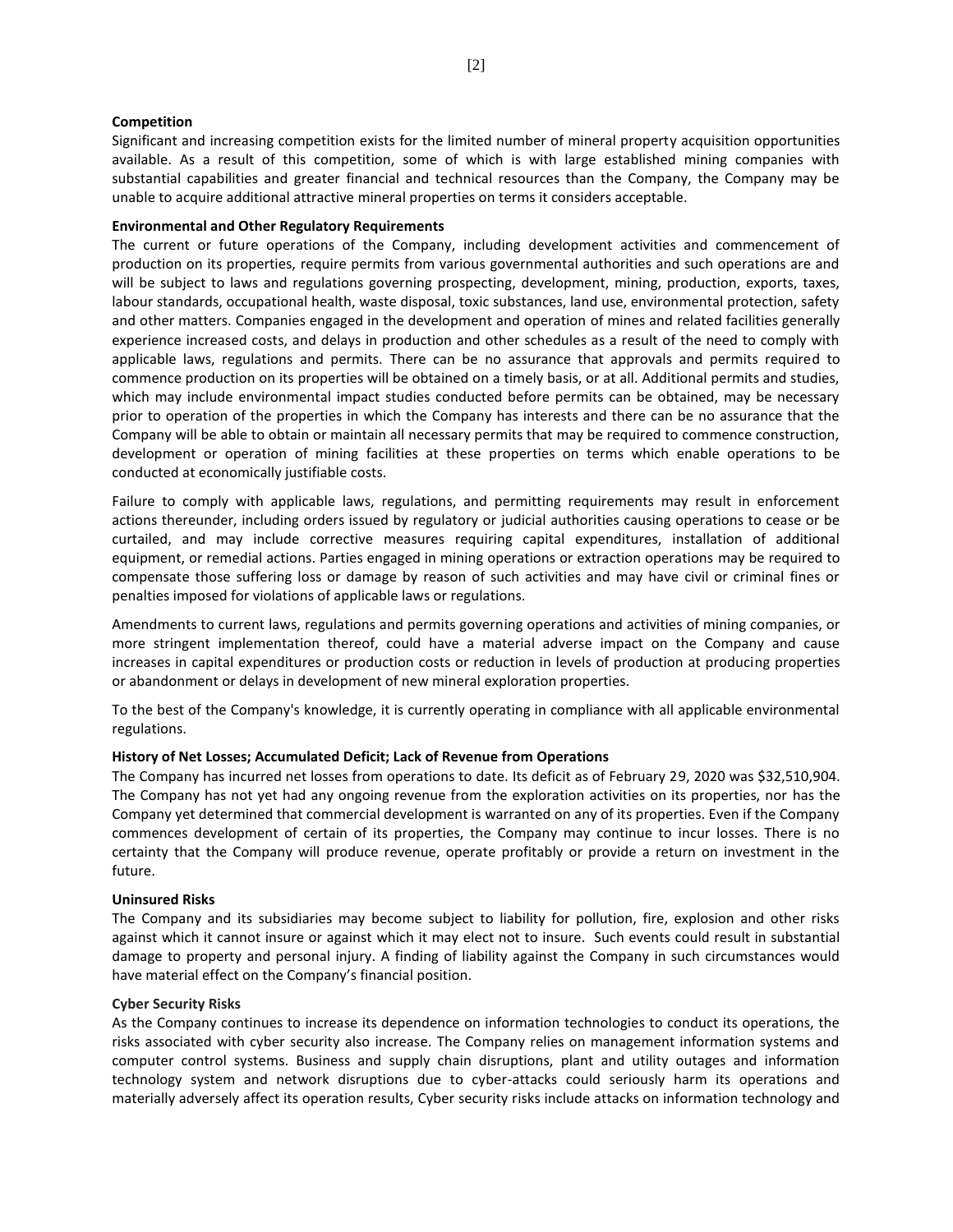infrastructure by hackers, damage or loss of information due to viruses, the unintended disclosure of confidential information, the issue or loss of control over computer control systems, and breaches due to employee error. The Company's exposure to cyber security risks includes exposure through third parties on whose systems it places significant reliance for the conduct of its business. The Company has implemented security procedures and measures in order to protect its systems and information from being vulnerable to cyber-attacks. The Company believes these measures and procedures are appropriate. To date, it has not experienced any material impact from cyber security events. However, it may not have the resources or technical sophistication to anticipate, prevent, or recover from rapidly evolving types of cyber-attacks. Compromises to its information and control systems could have severe financial and other business implications

## **COVID-19**

Since March 2020, several measures have been implemented in Canada and the rest of the world in response to the increased impact from novel coronavirus ("COVID-19"). The Company continues to operate its business and its exploration activity forward at this time. While the impact of COVID-19 is expected to be temporary, the current circumstances are dynamic and the impacts of COVID-19 on business operations, cannot be reasonably estimated at this time. The Company anticipates this could have an adverse impact on its business, results of operations, financial position and cash flows in 2020.

# **OTHER MD&A DISCLOSURE REQUIREMENTS**

# **Information Available on SEDAR**

As specified by National Instrument 51-102, Serengeti advises readers of this MD&A that important additional information about the Company is available on the SEDAR website [http://www.sedar.com/](about:blank)

## **Disclosure by Venture Issuer Without Significant Revenue**

An analysis of the material components of the Company's general and administrative expenses is disclosed in the consolidated financial statements to which this MD&A relates. An analysis of the material components of the exploration and evaluation assets of the Company's mineral properties is disclosed in Note 8 to the consolidated financial statements.

## **Qualified Persons & Information Concerning Estimates of Mineral Resources**

Estimates of Mineral Resources presented here have been prepared by Sue Bird, P. Eng. of Moose Mountain Technical Services and a Qualified and fully independent Person according to the guidelines of NI 43-101.

Other technical information contained in this MDA has been summarized by the Company's Qualified Person, David W. Moore, P. Geo. who has supervised the preparation of, and approved, the scientific and technical information contained herein.

## **Internal Controls over Financial Reporting**

The CEO and the CFO are responsible for establishing and maintaining internal control over financial reporting. The Company's internal control over financial reporting is designed to provide reasonable assurance regarding the reliability of financial reporting and the preparation of the financial statements for external purposes in accordance with IFRS.

The CEO and the CFO, together with Management, after evaluating the effectiveness of the Company's internal control over financial reporting as at February 29, 2020, have concluded that the Company's internal control over financial reporting was effective.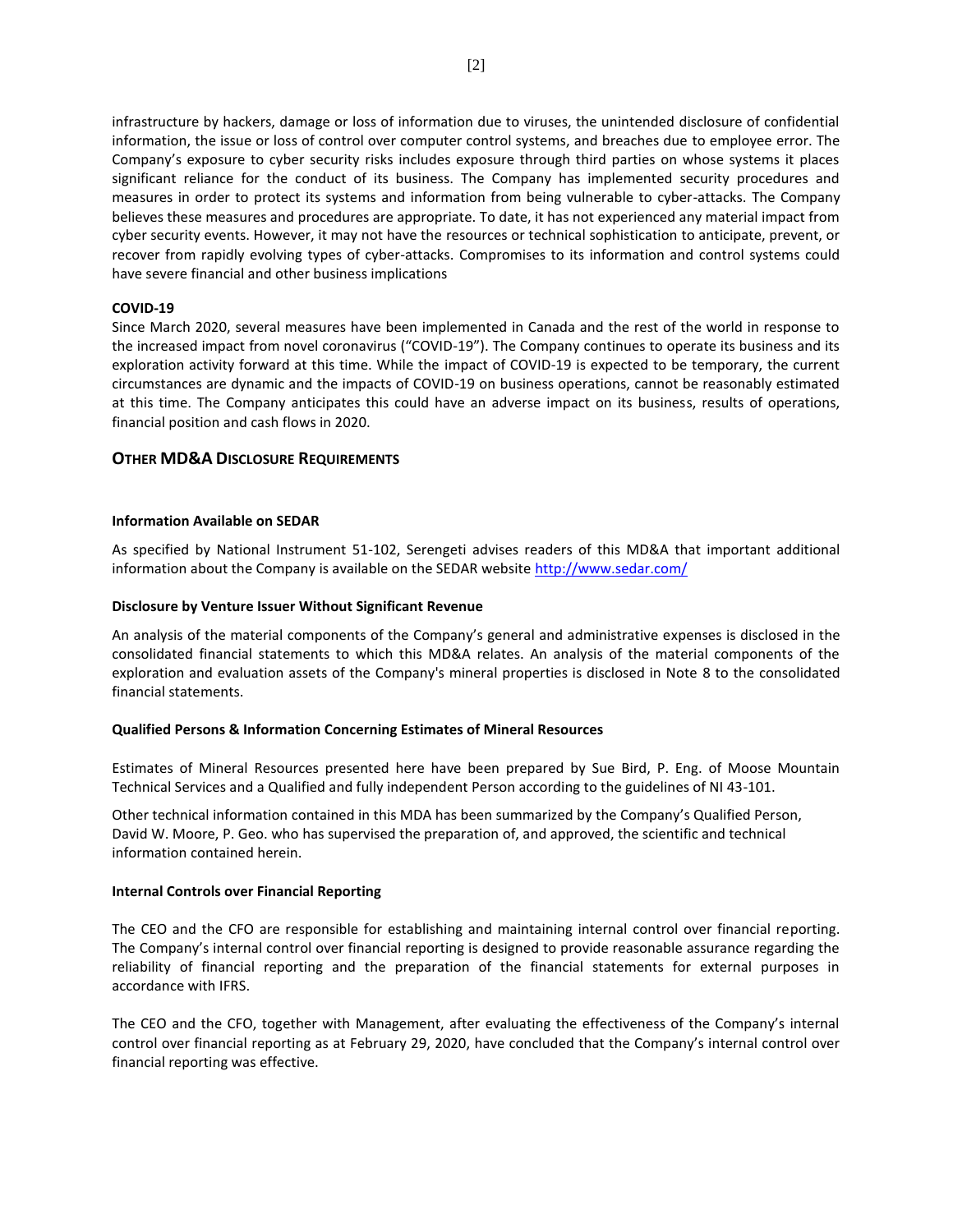The CEO and the CFO, together with Management, have concluded, after conducting an evaluation and to the best of their knowledge that, as at February 29, 2020, no change in the Company's internal control over financial reporting occurred that could have materially affected or reasonably likely to materially affect the Company's internal control over financial reporting.

# **OUTSTANDING SHARE DATA**

Common shares, stock options and share purchase warrants issued and outstanding as at the year end are described in detail in Note 13 to the consolidated financial statements dated February 29, 2020, which as of June 29, 2020, are as follows:

|                               | <b>Number of shares</b> | \$                 |
|-------------------------------|-------------------------|--------------------|
| <b>Issued and outstanding</b> | 109,445,677             | 45,275,346         |
| $\cdot$                       | <b>Exercise price</b>   | <b>Expiry date</b> |
| 1,275,000                     | \$<br>0.05              | February 21, 2021  |
| 100,000                       | \$<br>0.23              | April 10, 2021     |
| 1,120,000                     | \$<br>0.07              | April 27, 2021     |
| 50,000                        | \$<br>0.095             | July 7, 2021       |
| 1,725,000                     | \$<br>0.15              | January 30, 2022   |
| 150,000                       | \$<br>0.21              | February 19, 2022  |
| 100,000                       | \$<br>0.20              | August 9, 2022     |
| 1,525,000                     | \$<br>0.15              | April 10, 2023     |
| 1,525,000                     | \$<br>0.23              | April 10, 2024     |
| 400,000                       | \$<br>0.30              | September 25, 2024 |
| 1,100,000                     | \$<br>0.21              | February 19, 2025  |
| 9,070,000                     | \$<br>0.16              |                    |
|                               |                         |                    |
| <b>Number of warrants</b>     | <b>Exercise price</b>   | <b>Expiry date</b> |
| 379,260                       | \$<br>0.25              | December 17, 2021  |
| 52,850                        | \$<br>0.25              | December 19, 2021  |
| 1,965,142                     | \$<br>0.26              | January 16, 2022   |
| 2,397,252                     | \$<br>0.26              |                    |

We recommend that users of this report read the Cautionary Statements which follow.

#### **Cautionary Statements**

This document contains "forward-looking statements" within the meaning of applicable Canadian securities regulations. All statements other than statements of historical fact herein, including, without limitation, statements regarding exploration plans, our joint venture expenditure commitments and other financial commitments, future participation by joint venture partners, and our other future plans and objectives, are forward-looking. Such forward-looking statements include, without limitation (i) estimates of exploration investment and scope of exploration programs, and (ii) estimates about financings under way but not completed as of the date of this document. There can be no assurance that such statements will prove to be accurate, and future events and actual results could differ materially from those anticipated in such statements. Important factors that could cause actual results to differ materially from our expectations are disclosed in the Company's documents filed from time to time via SEDAR with the Canadian regulatory agencies to whose policies we are bound. Forward-looking